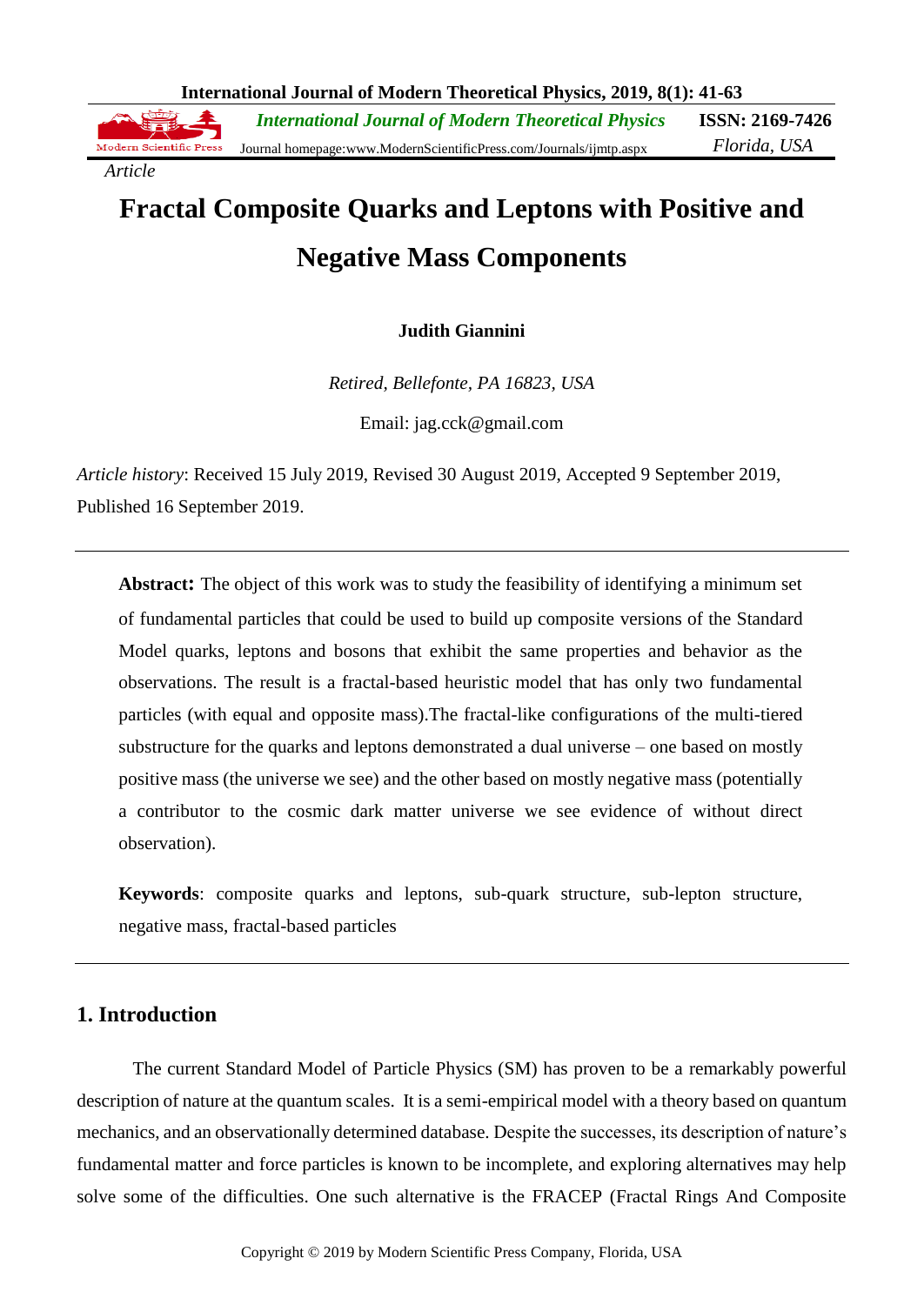Elementary Particles) model presented here, which describes the SM fermions and bosons as composite with both positive and negative mass components.

The SM theory treats its fermions and bosons as fundamental with no internal structure. Considering the SM analogously with the fundamental-atoms picture prevalent as recently as the mid nineteenth century, it is possible to hypothesize that a composite structure for the particles might resolve some of the theory's incompleteness. The hierarchical mass spectrum with its three-tiered generation structure raises the possibility of smaller building blocks of matter within the fermions. The massproviding mechanisms of the Higgs scalar for the weak bosons, and the Yukawa coupling for the fermions requires a less than satisfyingly large number of free parameters in the theory. Also, it is aesthetically unpleasing that there is such a large number  $(-61)$  of fundamental particles rather than a small set.

The idea of compositeness in the SM particles began taking shape with preon theory (an attempt to describe particle substructure within the framework of a quantum mechanical formalism) since the 1970's. D'Souza and Kalman [1] provide good summaries: of the concerns of the completeness of the SM; of the issues leading to the interest in compositeness in the SM particles; of the composite models (on the order of 50) that evolved during the first two decades of development in the field; and of the experimental considerations for composite model validation. They note that most models are variants of the early well-known ones discussed. Many only address a single generation, but, some attempt to predict the mass spectrum for the three generations of leptons. Some are more heuristic, lacking discussion of dynamics, while most address the symmetry properties that make them consistent with the SM.

Most of the early models have several things in common: they contain a basic set of two to four preons with an equal number of anti-preons in each of the first generation particles. These basic units generally have intrinsic spin and charge (though the charge is generally e/3 or e/6), and mass generally is not considered intrinsic. The SM particles are built up from combinations of the basic units (with additional units as the generations increase). The models often considered preons as fundamental with no internal structure (for example, Harari [2] and Shupe [3]), but, others have addressed the possibility of compositeness in the preons (as in, 'tHooft [4], Terazawa and colleagues [5 - 7], and Nelson [8]). In [9], Nelson discusses the criteria for building plausible composite theories, and summarizes the progress to date in the field. She indicated that there has been a lot of activity and progress over the last 40 years, but no unique definitive theory yet.

Among the more well-known early models, Harari [2] observed that, because of their similarities, quarks and leptons should be constructed from the same basic units (preons in current nomenclature). His schematic model consisted of two basic spin  $1/2$  preons (one with charge  $Q = -1/3$ , and one with  $Q$  $= 0$ ). His model also had two spin -1/2 anti-preons (one with  $Q = +1/3$ , and one with  $Q = 0$ ). Each of his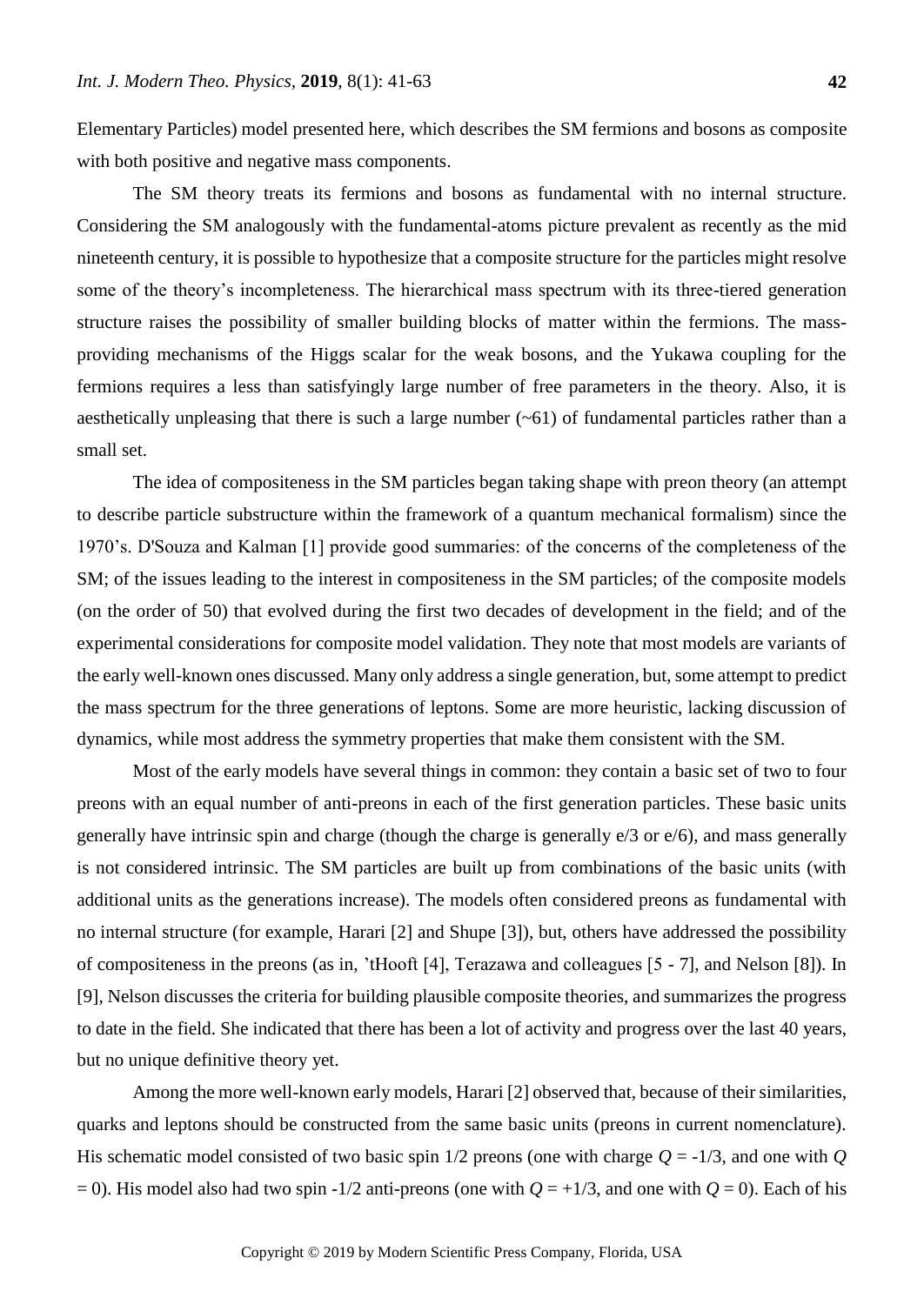simplest composite fermions had a unique combination of three basic preons, while the higher generations were hypothesized as excited states of the first-generation configurations. There was no explicit discussion of mass, and, he noted he presents no convincing dynamics.

Shupe [3] presented a similar picture in his heuristic model, developed independently. His model extends the picture to include three color states for quarks, and force-mediating bosons. He explicitly notes that his constituent preons and anti-preons have no intrinsic mass – assuming that the first generation masses represent self-energy of the photon and gluon fields coupling to the leptons and quarks. He noted that solitons have some of the desired properties for representing fermionic preon-antipreon pairs.

A different approach to preons is considered here. Like Harari and Shupe, this model, FRACEP, is currently a heuristic model. It provides a description of a set of composite fermions and bosons that are consistent with the observed characteristics of the SM particles, but it uses a multi-tiered substructure in the lightest leptons consisting of preon level Intermediate Building Blocks (IBBs), pre-preon IBB component groupings and the fundamental particles that are their bases.

In the following sections we describe the philosophy of the FRACEP development (Section 2), followed by a discussion of the model's assumptions (Section 3). We then describe the structure of the IBBs and pre-IBBs (Section 4). Finally, we present the FRACEP composite structure for the fermions and bosons, comparing the composite and SM versions (Section 5). The heuristic nature of FRACEP includes a discussion of the zero-mass nature of photons and gluons. It does not include a formalized dynamic description of particle interaction, but it does include a conceptual description of quark confinement and color exchange. Much work is left to be done to more fully develop this model.

# **2. FRACEP Model Philosophy**

The motivation for the FRACEP development was to determine the feasibility of constructing a composite structure for the fermions and bosons and their anti-counterparts. It had two major goals. One was to establish the basis of the substructure (for all particles and anti-particles) as a minimum set of fundamental particles. The second was that the observed properties be consistent with the SM observations in mass, spin, electromagnetic charge, and color charge.

To accomplish this, a multi-tiered composite structure was used. The larger-scale substructures, the IBBs, are roughly analogous to the more common preon concept, and are used to construct all of the SM fermions and bosons and their anti-counterparts in a more-or-less regular. The second-tier smallerscale substructure assumes the IBBs are constructed from fractal-like groupings (the pre-IBBs), themselves constructed of the fundamental particles (the smallest tier).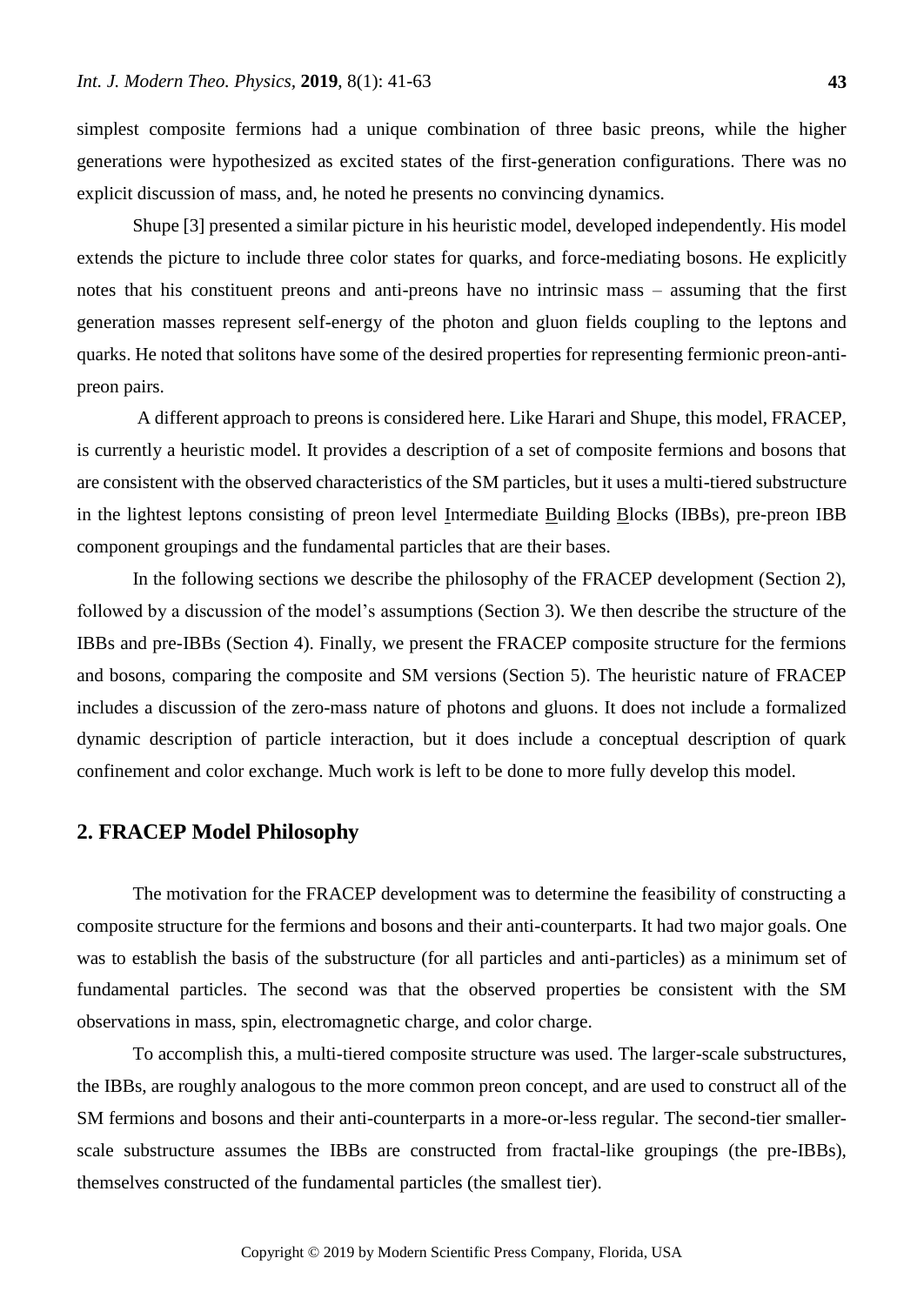Philosophically, FRACEP assumes that the larger-scale world mimics the fundamental structure of nature, and the observed larger-scale structure implies a similar form in the fundamental structure as well. Naturalness of this kind is an aesthetically pleasing way of seeing deeper into the structure of matter. Guidice [10] notes that such "aesthetic beauty is a powerful guiding principle for physicists as they try to construct new theories".

Although it is broadly associated with gauge theory [4], from a more heuristic point-of-view, naturalness is easily visible in fractal structures. The self-similarity and iterative nature of fractals for different scales in nature was described and studied by Mandelbrot [11], considering the cosmic scales of galaxy distributions to the smaller scales of snowflakes and turbulence. Salam, et al. [12] developed a quark model assuming composite quarks consisting of preons which were also composite (pre-preons). Chang [13] extended this idea to develop a fractal model of particles. FRACEP addresses this idea in a more heuristic way, proposing possible structural components for the first generation SM particles [14]. This paper extends the model to all three generations of particles.

# **3. Requirements and Assumptions for the IBBs and Pre-IBBs**

In FRACEP, we are seeking building blocks in the composite particles that are based on the smallest possible set of fundamental particles. FRACEP used the SM observations for its data set to define its composite equivalents. To guarantee the same decay path as the SM particles, it uses the observed decay paths as its definition for the necessary internal groupings. In this way, FRACEP's construction satisfies the SM particles' observed mass, spin, electric charge, color charge, and decay path.

One necessary requirement on the model development results from the theory indicating that particles and their anti-counterparts have the same mass. Observations appear to support the theory. This leads to two inequalities that must be satisfied by the IBB masses:

$$
mass(v_{e-}) \cong mass(v_{e+}) < 15x10^{-6} \text{ MeV}/c^2
$$
 (1)

and

$$
mass(e^-) - mass(e^+) < 4.0x10^{-8} \,\text{MeV}/c^2 \tag{2}
$$

where  $15x10^{-6}$  MeV/c<sup>2</sup> and  $4.0x10^{-8}$  MeV/c<sup>2</sup> are the upper limit of the v<sub>e</sub>-mass, and the measurement uncertainty in the  $e^-$  mass, respectively. Equations (1) and (2) are constraints in FRACEP on the masses of the spin and charge related components in the IBBs. Combining (1) and (2) with the definitions of the charge carriers (section 4.3), the spin carriers (section 4.4), and the electron and anti-electron (section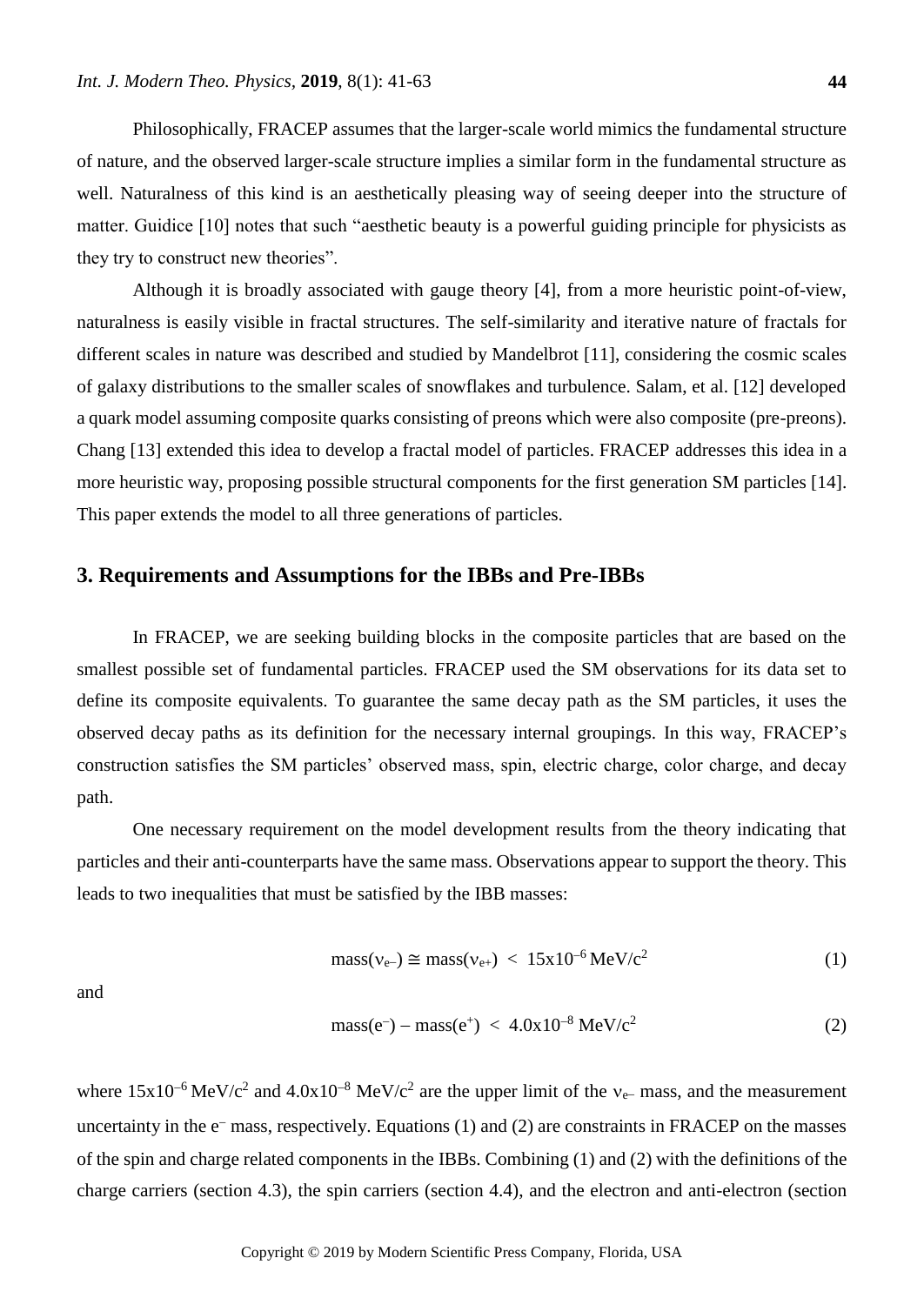5.11, Table 4) defines the IBB masses and their component masses. These component masses establish the first generation particles.

A second requirement placed on the model is the need to describe the interaction of the fundamental particles, *Gp* and *Gn*, which has implications for the configuration of the momentum carriers (section 4.2) and other components as they are built up, and the half-life of the composite particles. This requirement was addressed by developing a unified interaction potential [15] that extends the fractal concept, employing the idea that potential fields of large masses follow the same fundamental rules as the small masses. The FRACEP potential, *VFRACEP*, has the characteristic *1/r* behavior at the largest macro scales of Newton

$$
V_N = -Gm_t m_s / r, \qquad (3)
$$

and, the decaying oscillatory behavior at the quantum scales of the modified Yukawa potential for nuclear scattering

$$
V_{Y-mod} \sim -g^2 e^{-br/r} \times F(r, m). \tag{4}
$$

*VFRACEP* takes the form

$$
V_{FRACEP} = [A_0(m) + B_0(\sqrt{m})] \times \sin[S(r, m) + T(r, \sqrt{m})] \times \exp^{-E(r, m)}.
$$
 (5)

Extending down to the scales of *Gp* and *Gn*, well below the valid range of (4), it retains the oscillatory behavior characteristic of the same kind of particle containment observed at the nuclear scales.

A related imposed requirement is the need to be able to uniquely structurally distinguish between particles and their anti-counterparts. The square-root of mass in (5) satisfies this need. As expected, VFRACEP shows a repulsive force between the positive mass *Gp* and the negative mass *Gn*. This naturally leads to instability in the mixed-mass composite leptons and quarks.

## *3.1. Assumption 1: Existence of Negative Mass*

In its most fundamental state, matter in the universe is polarized into only two types with energy potentials that are interpreted as mass. That assumption leads to a minimum set of only two fundamental particles that have equal and opposite intrinsic mass (positive mass *Gp*, and negative mass *Gn*). The idea of negative mass is not a new one theoretically. For example, it is developed from the perspective of dual or multiple universes [16, 17], and is considered from the perspective of *VFRACEP*'s unified gravitational potential for positive and negative mass [15]. FRACEP differs from the more traditional preon models which de-facto assume only positive mass whether intrinsic or gained through field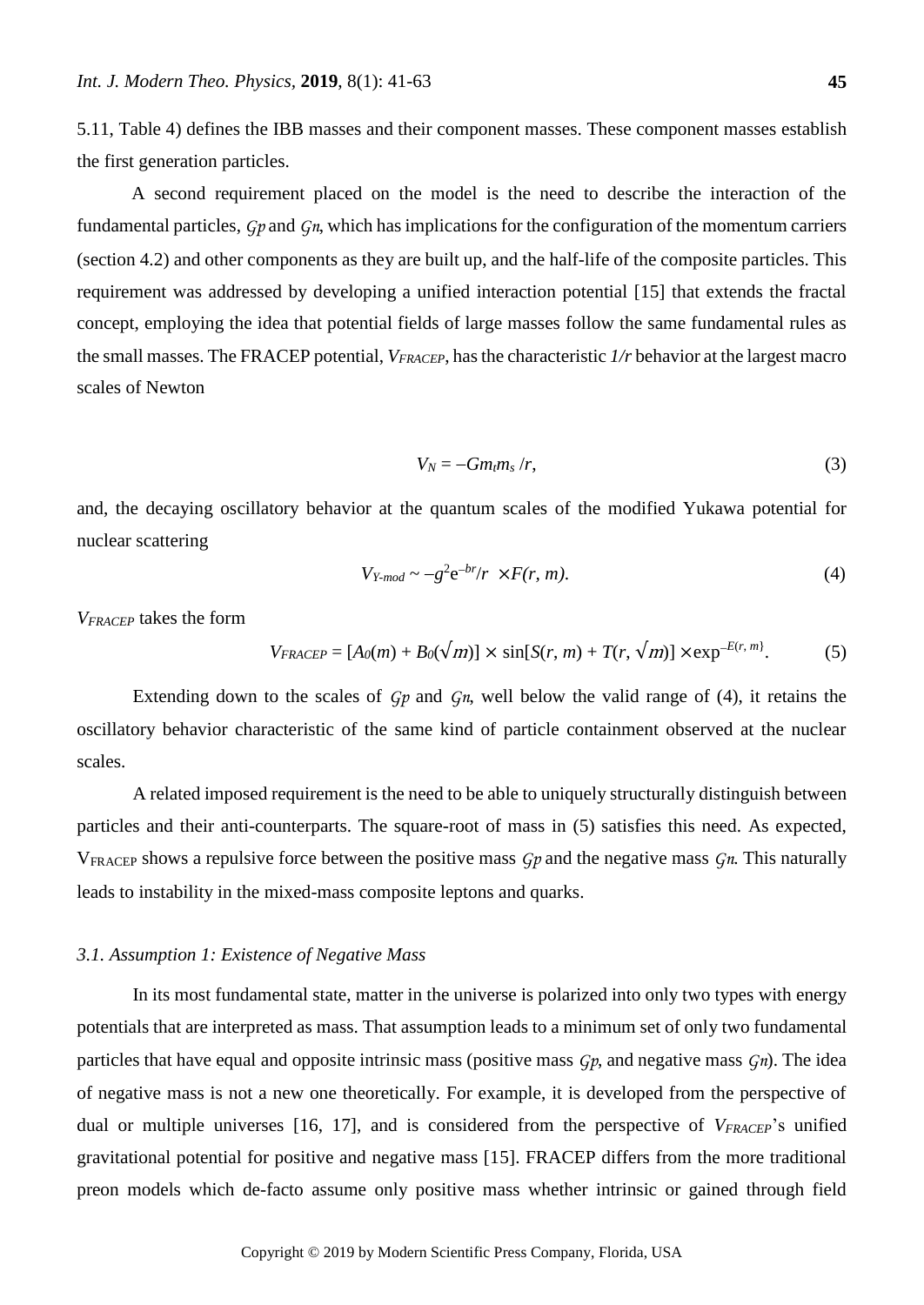interactions. The introduction of the negative mass components is used to account for observed particle instability.

#### *3.2. Assumption 2: Electric Charge*

Electric charge is a component (a charge carrier which is also assumed to be composite), and, the observed electric charge is a dynamical effect of the carrier. There are two possible fundamental charge values:  $+1/3e$  and  $-1/3e$ ; and, the total charge on any particle is the sum of several charge carriers. (Because of their fundamental nature, the *Gp* and *Gn* have zero charge.)

This fractional charge summation leads to a total charge that agrees with the SM observed charge for all particles. In contrast, the SM assumes electric charge is an inseparable, inherent property of any particle, with a fundamental value of  $-1e$  (the charge on its electron family). This fundamental charge is then rotated through a phase angle to produce the fractional charges on the two quark families.

## *3.3. Assumption 3: Spin*

Similarly, spin is a component (a spin carrier which is also assumed to be composite), and, the observed spin is a dynamical effect of the carrier. The spin carrier has two values:  $+1/2$  and  $-1/2$ ; and, the total spin on any particle is the sum of several spin carriers which can align parallel or anti-parallel. (Because of their fundamental nature, the *Gp* and *Gn* have zero spin.) This spin summation leads to a total spin that agrees with the SM observed spin for all particles. Like electric charge, the SM assumes spin is an inseparable, inherent property of its fermions  $(\pm 1/2)$  or its bosons (0 or  $\pm 1$ ).

#### *3.4. Assumption 4: Color Charge*

Color charge is a component in the quark construction. There are 3 color charges and 3 anti-color charges leading to 8 gluons with ~zero mass (like the SM). A color charge is a component in the upquark family members, but (unlike the SM) the down-quark family members get their color charge from the related up-quark which is part of their construction. This construction leads naturally to an observed color exchange mechanism that is part of the quark confinement in nucleons.

## *3.5. Assumption 5: Particle Size*

The fundamental particles, *Gp* and *Gn*, have a finite size (the Planck length). Because the composite structure of the leptons and quarks contains an increasing number of "finite sized" components (built up from the *Gp*'s and *Gn*'s), a size distribution with increasing mass naturally arises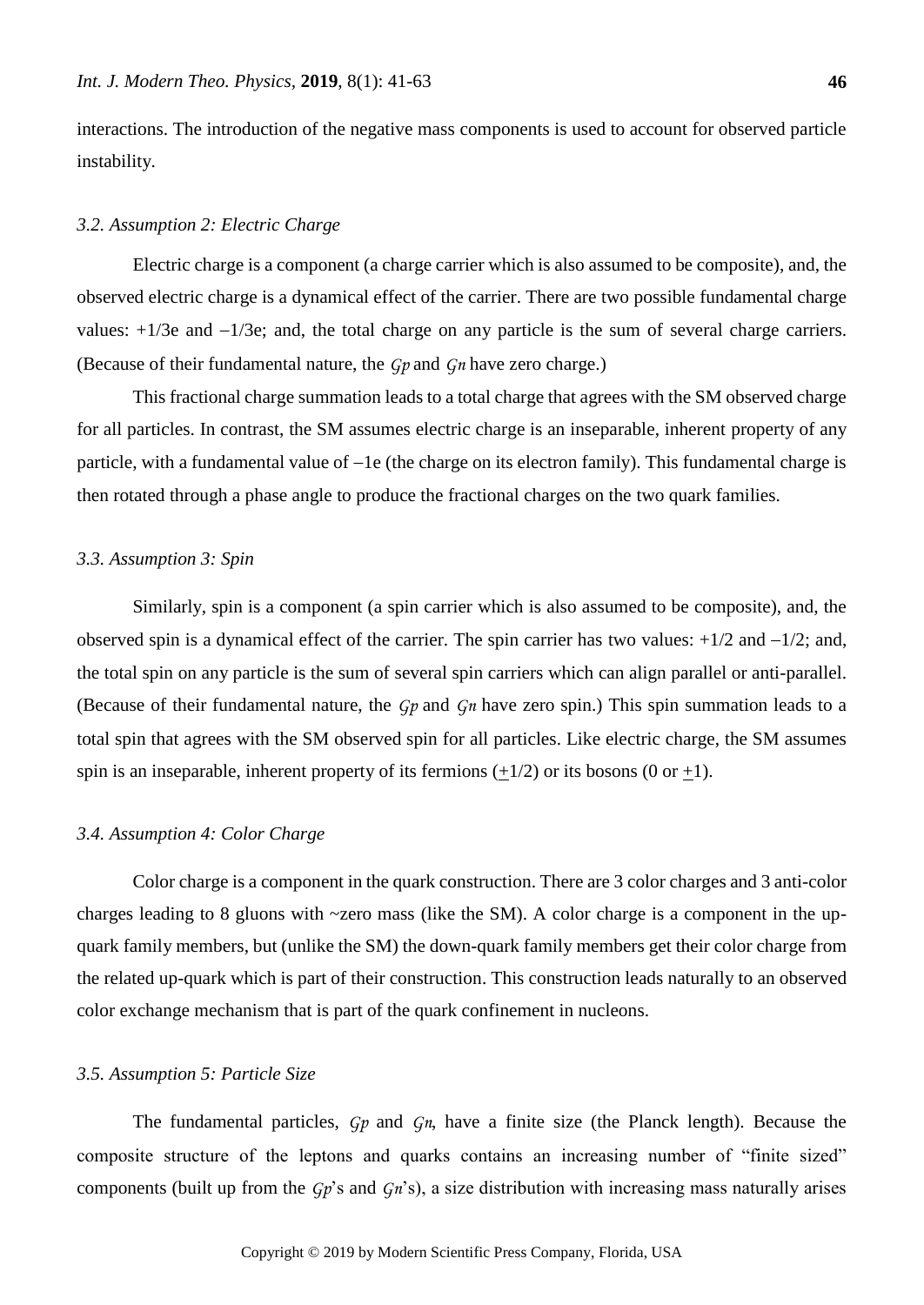$(-10^{-25} \text{ m for v}_{e}$  to  $-4x10^{-19} \text{ m for the bottom quark})$  – consistent with the SM estimate of the largest possible size  $\langle 10^{-18} \text{m}$  (based on the inverse of the observed scattering cross-section). The SM typically represents its particles as point sources.

## *3.6. Assumption 6: Matter-Anti-Matter Mass Difference*

With the exception of FRACEP's composite electron and electron neutrino, all of its composite particles contain components with both positive and negative mass elements. This leads to a small difference between the particle and its anti-particle in FRACEP's "Bright Universe" (the observed SM particles). The SM theory predicts there should be no difference between the two. Precise measurements of the electron and the anti-electron masses might show the difference FRACEP predicts.

The ALPHA collaboration at CERN [18] is considering the negative-mass question from the point-of-view of possible gravitational repulsion in anti-hydrogen. Specifically, assuming the hydrogen atom is purely positive mass, is the anti-hydrogen atom purely positive (with opposite characteristics), or is it partly, or totally, negative mass causing it to violate the expected gravitational behavior? Their initial efforts [19] created sufficiently stable anti-hydrogen, and further experiments are planned to more completely answer the question.

## *3.7. Assumption 7: Zero-Mass Bosons (Photon and Gluons)*

The zero-mass bosons are "finite sized" composite particles that attribute their zero mass to the equal amounts of positive mass and negative mass components. They are assumed to represent a bridge between the FRACEP "Bright Universe" (particles based primarily on positive mass) and the FRACEP "Dark Universe" (a parallel set of particles based primarily on negative mass). The SM treats these bosons as fundamental, with no internal components, and, it has no intuitive explanation for the nature of a physical particle with zero mass. (The SM is also struggling with the nature of dark matter in general – the dark side of cosmic particles which FRACEP's "Dark Universe" may help to explain.

# **4. The IBB and Pre-IBB and Fundamental Particles**

A fractal-like configuration is used to build up three types of Intermediate Building Blocks, the IBB's (momentum carriers, charge carriers, and spin carriers). These IBBs are defined as intermediate because their mass and structure lie between the smallest (fundamental) particles (*Gp* and *Gn*) from which they are constructed, and the larger composite versions of the SM fermions and bosons which they are used to construct. FRACEP assumes *Gp* has a classical radius, *r*(*Gp*), equal to the Planck length.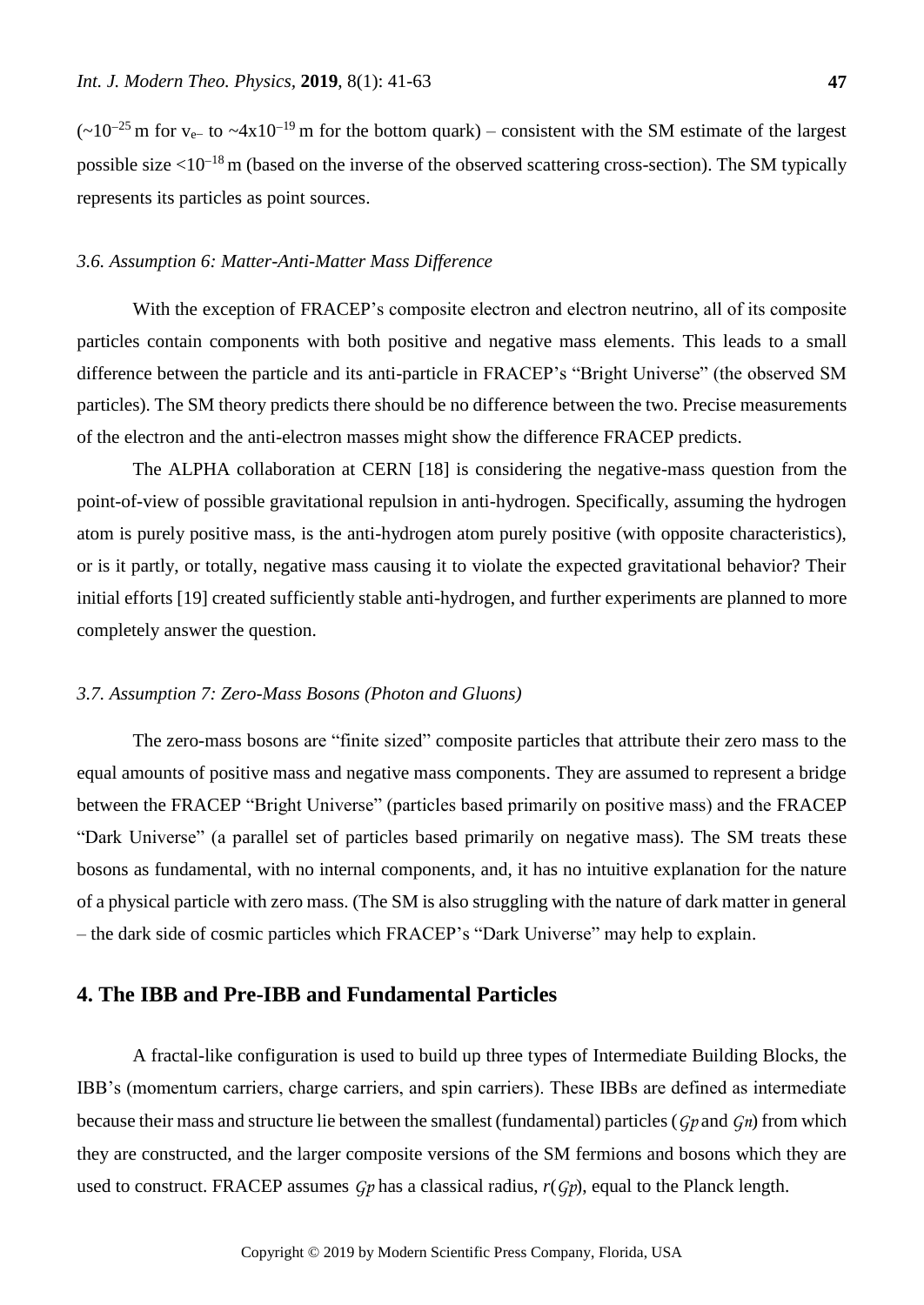## *4.1. The Fundamental Particles*

The  $G_p$  and  $G_n$  are assumed to have charge = 0 and spin = 0, with masses that are equal and opposite. To determine the mass of *Gp*, we consider the creation event presented in Hoyle, et al. [20]. According to their theory, particle creation would occur with an "opening-up" of space-time which is precipitated at the energy associated with a Planck particle, ~6x10<sup>18</sup> GeV. Once created, the massive particle, *mP*, then decays to smaller energy particles. In typical quantum-gravity theory, the gravity model is not scale invariant. The mass of *m<sup>P</sup>* is determined by setting the deBroglie wavelength equal to the Schwarzschild radius

$$
\frac{2\pi \cdot h - \text{bar}}{m \cdot c} = \frac{2G \cdot m}{c^2} \tag{6}
$$

This gives a mass of the Super-GUT unification as

$$
m_P = \sqrt{\pi} \cdot (\text{h-bar} \cdot \text{c} / \text{G})^{1/2} \cong 1.22 \times 10^{22} \text{ MeV}/\text{c}^2. \tag{7}
$$

Hoyle used a scale-invariant cosmology-gravity model, and determined this mass, *mP\**, as when the Compton wavelength equals the Schwarzschild radius giving

$$
m_P^* = (3/4\pi)^{1/2} \cdot (\text{h-bar} \cdot \text{c} / \text{G})^{1/2} \cong 5.97 \times 10^{21} \text{ MeV}/\text{c}^2. \tag{8}
$$

FRACEP hypothesizes that symmetry in nature manifests itself such that the largest mass particle  $(m_P^*)$  has a reciprocal relation to the smallest mass particle (FRACEP's *Gp*). The best fit of *Gp*  $\cong 1/m_P^*$ , allowing the first generation particle masses to satisfy the observations within the measurement uncertainty, was determined for a mass of  $Gp$  that is m( $Gp$ ) = +1.724934x10<sup>-22</sup>MeV/c<sup>2</sup> and m( $Gn$ ) =  $-m(Gp)$ . The classical radius of *Gp* was assumed to be Hoyle's scale-invariant Planck length,  $r(Gp)$  =  $3.307519x10^{-35}$  m.

The introduction of the negative mass particle, *Gn*, was done by necessity. Without it, the composite model shows no distinctive structural difference that distinguishes particles (e.g., electron, e ) from their anti-particles (e.g., anti-electron, positron,  $e^+$ ) – that is, there is no difference between a positive spin (or negative charge) and a negative spin (or positive charge) component. The negative mass particle also provides an intuitive explanation for the instability in the leptons.

## *4.2. The IBB: Momentum Carriers*

The momentum carriers (the first IBB type) are composed only of the fundamental particles, and have zero spin and zero charge. The *Gp* and *Gn* clump in fractal-like stable ring structures to form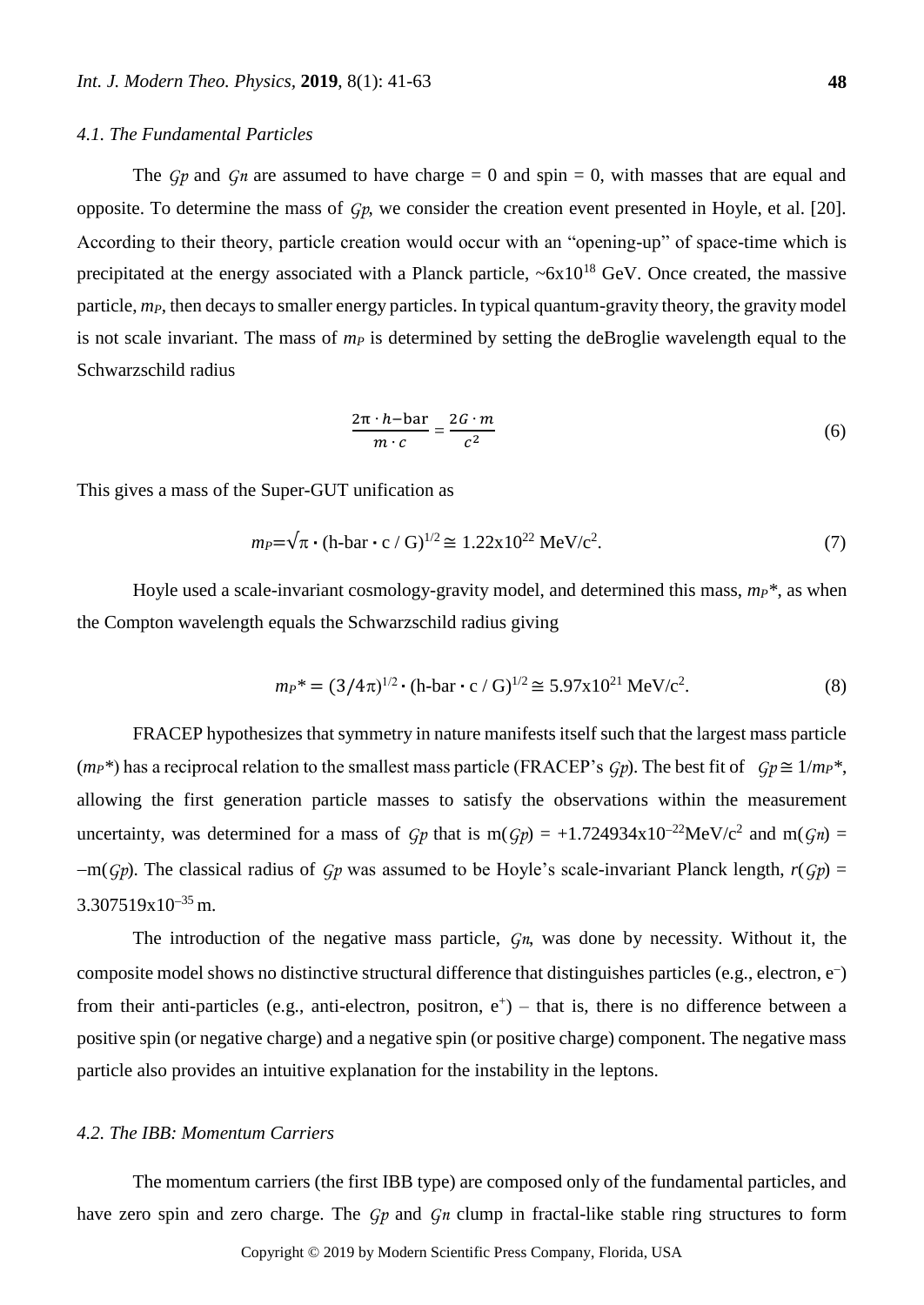momentum-particle carriers,  $MGXp(n)$ , and momentum-ring carriers,  $MRXp(n)$ . The "X" indicates the fractal level of the carrier; the "G" indicates it is a "general" momentum-particle carrier used to build up all of the composite particles; and the "p" or "n" indicate the mass is either all positive or all negative respectively.



**Figure 1.** This shows the fractal structure of the positive mass general Momentum-Particle Carriers (MGXp) and the Momentum-Ring Carriers (MRXp) for the smallest structures (level 0) and the next higher fractal level 1. Level 2 would replace MG0p with MG1p in all elements of the level 1 structure. The negative mass particles and rings replace *Gp* with *G*n and the names would become MG0n, MR0n, MG1n, MR1n, … .

The MGXp(n) particle is a 6-element ring plus three additional elements (Figure 1). The number of particles at each fractal level is  $9<sup>X</sup>$ , with a mass of

$$
m(MGXp) = m(Gp) \cdot 9^X
$$
 (for a positive mass particle). (9)

The m(MGXn) replaces *Gp* with *Gn* in (9) for a negative mass particle. The mass of the positive ring MRXp is m(MRXp) = 6**.**m(MGXp). Hereafter, for convenience of notation, the particle name will also designate the particle mass.

The 6-element ring structure is reminiscent of the ubiquitous benzene ring structure in chemistry. The stability of the ring structure is considered to be the result of the structure symmetry. Like the benzene ring, the FRACEP rings are perfectly regular hexagons with each bond angle being 120<sup>o</sup>. All of the separation distances between pairs of elements along the ring are exactly the same length. (All elements on the ring have the same fractal level).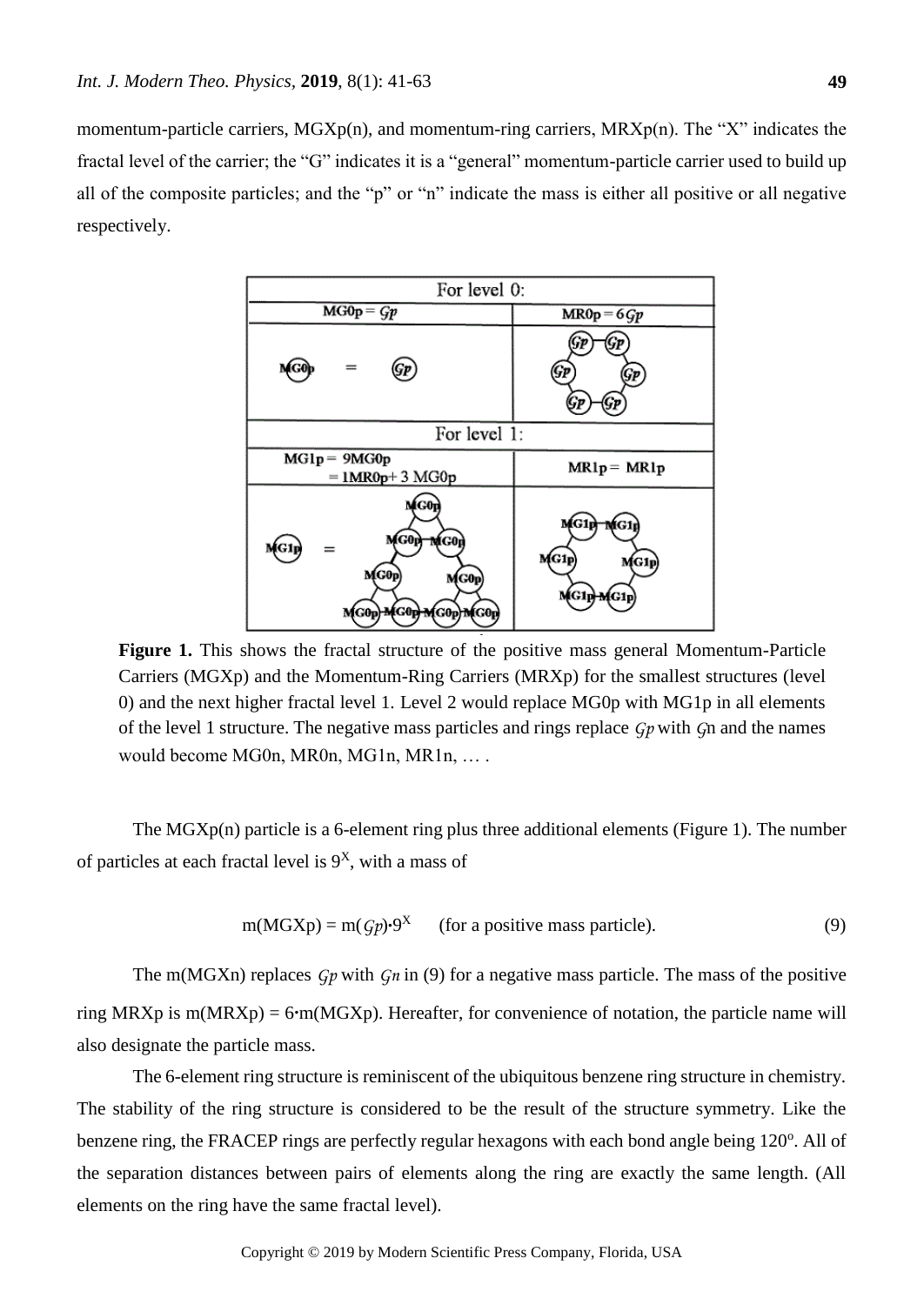The closed ring structure is conjugated with both single and double bonds giving three binding sites per element. Each element shares a double bond with only one other element. To form a particle, the double bonds in the ring are broken, and the two adjacent particles previously sharing the double bond, now bond to an additional particle, producing a 9-element structure. To maintain equal separation between all pairs of particles, the three additional elements must be out of the plane of the ring. Two of the particles are above the ring plane and one is below. Geometric computations show the particle occupies a roughly spherical volume at each level.

## *4.3. The Charge Carriers*

The charge carriers (the second IBB type) are components in all of the composite particles with the exception of the electron-neutrino, the anti-electron-neutrino and their dark (negative mass) counterparts. There are four charge carriers (QBp, QBn, QDp, and QDn), which have zero spin and a charge of  $+1/3e$  or  $-1/3e$ . The carriers have total net positive or net negative mass (Table 1).

**Table 1**. This shows the masses of the charge and spin carrier IBB's for the "Bright Universe" and the "Dark Universe". All masses are in  $MeV/c<sup>2</sup>$ .

| <b>BRIGHT UNIVERSE</b>         |                               | <b>DARK UNIVERSE</b>    |  |
|--------------------------------|-------------------------------|-------------------------|--|
| <b>Charge Carrier IBB</b>      | $QBp(q = -1/3e)$              | $QDn(q = +1/3e)$        |  |
| $(Spin = 0)$                   | $m = 4.651945x10^{-4}$        | $m = -4.651945x10^{-4}$ |  |
| <b>Anti-Charge Carrier IBB</b> | $QBn(q = +1/3e)$              | $QDp(q = -1/3e)$        |  |
| $(Spin = 0)$                   | $m = 4.651941x10^{-4}$        | $m = -4.651941x10^{-4}$ |  |
| <b>Spin Carrier IBB</b>        | $SBp(s = +1/2)$               | $SDn(s = -1/2)$         |  |
| $(Change = 0)$                 | $m = 1.278588 \times 10^{-6}$ | $m = -1.278588x10^{-6}$ |  |
| <b>Anti-Spin Carrier IBB</b>   | $SBn(s = -1/2)$               | $SDp(s = +1/2)$         |  |
| $(Change = 0)$                 | $m = 1.278482x10^{-6}$        | $m = -1.278482x10^{-6}$ |  |

Each of the charge carriers is composed of two charge-specific pre-IBB's: 1) a chargemomentum part, MQp(n), that carriers the bulk of the mass but no charge; and, 2) a charge-effect part, QEp(n), that carries the dynamic structure producing the observed charge but only a small amount of mass (Table 2). The four carriers are defined as follows (with all masses in  $MeV/c<sup>2</sup>$ ).

One,  $OBp = MOp + OEp$ . It has all positive mass components, spin = 0, and charge =  $-1/3e$ . A stable configuration containing 3QBp's, leads to what FRACEP calls its "Bright Universe" electron (the electron of the SM).

Two, QBn = MQp + QEn. The mass of QBn equals the mass of QBp –  $\delta q$ , where  $\delta q$  =  $3.793170x10^{-10}$ . It has a positive mass charge-momentum pre-IBB and a negative mass charge-effect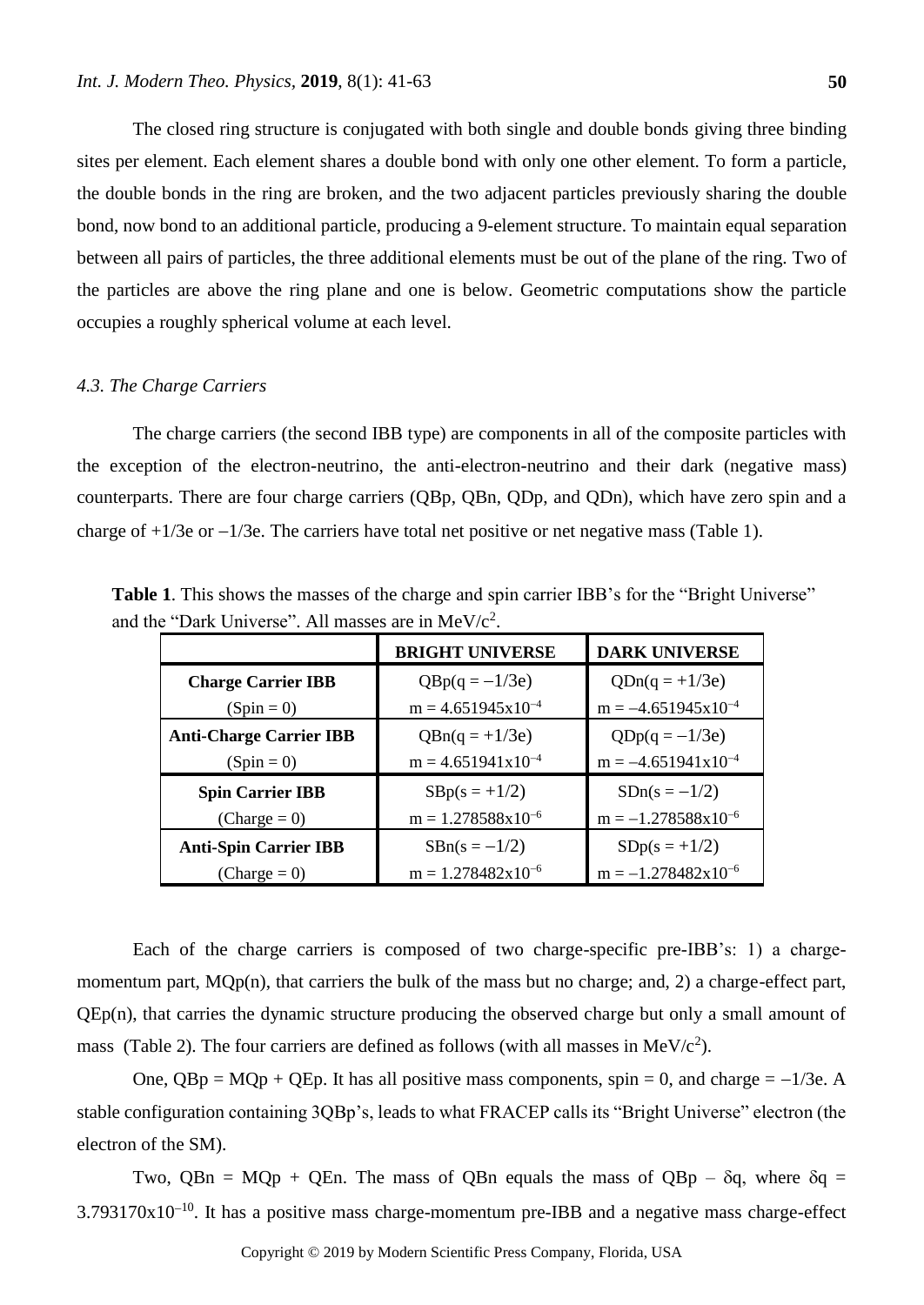pre-IBB, spin = 0, and charge =  $+1/3e$ . A configuration containing 3QBn's is unstable and leads to FRACEP's "Bright Universe" anti-electron (the anti-electron of the SM).

**Table 2**. This shows the pre-IBB's for the charge and spin carriers. The charge is in units of electron charge, the spin is in units of h-bar, and the mass is in units of  $MeV/c<sup>2</sup>$ . As defined in Table 1, the four charge carriers have one charge-momentum and one charge-effect pre-IBB, and the four spin carriers have one spin-momentum and one spin-effect pre-IBB.

| <b>CHARGE AND SPIN CARRIERS (IBB's) COMPONENTS</b> |                      |                  |                  |  |
|----------------------------------------------------|----------------------|------------------|------------------|--|
|                                                    | <b>Mass</b>          | <b>Spin</b>      | <b>Charge</b>    |  |
| <b>CHARGE CARRIER PRE-IBB's</b>                    |                      |                  |                  |  |
| <b>Charge-Effect pre-IBB's</b>                     |                      |                  |                  |  |
| QEp (Positive mass)                                | $1.896585x10^{-10}$  | $\overline{0}$   | $-1/3$           |  |
| QEn (Negative mass)                                | $-1.896585x10^{-10}$ | 0                | $+1/3$           |  |
| <b>Charge-Momentum pre-IBB's</b>                   |                      |                  |                  |  |
| MQp (Positive mass)                                | $4.651941x10^{-04}$  | $\overline{0}$   | $\overline{0}$   |  |
| MQn (Negative mass)                                | $-4.651941x10^{-04}$ | $\boldsymbol{0}$ | $\boldsymbol{0}$ |  |
| <b>SPIN CARRIER PRE-IBB's</b>                      |                      |                  |                  |  |
| Spin-Effect pre-IBB's                              |                      |                  |                  |  |
| SEp (Positive mass)                                | $5.264081x10^{-11}$  | $+1/2$           | $\theta$         |  |
| SEn (Negative mass)                                | $-5.264081x10^{-11}$ | $-1/2$           | $\theta$         |  |
| Spin-Momentum pre-IBB's                            |                      |                  |                  |  |
| MSp (Positive mass)                                | $1.278535x10^{-06}$  | $\theta$         | $\boldsymbol{0}$ |  |
| MSn (Negative mass)                                | $-1.278535x10^{-06}$ | 0                | 0                |  |

Three,  $QDn = MQn + QEn$ . The mass of  $QDn$  equals the negative of the mass of  $QBp$ . It has all negative mass components, spin = 0, and charge  $= +1/3e$ . A stable configuration containing 3Qn's, leads to what FRACEP calls its "Dark Universe" dark-electron – a negative mass particle not considered in the SM, but may be a contributor to the cosmic dark matter being sought.

Four,  $QDp = MQn + QEp$ . The mass of  $QDp$  equals the mass of  $QDn + \delta q$ . It has a negative mass charge-momentum pre-IBB and a positive mass charge-effect pre-IBB, and charge  $= -1/3e$ . A configuration containing 3QDp's is unstable and leads to FRACEP's "Dark Universe" dark-anti-electron – again not found in the SM.

The MQp and QEp are all positive mass; and, the MQn and QEn are all negative mass – so the four combinations give the charge carriers: 1) all positive mass, 2) all negative mass, or 3) a mixture of positive and negative mass. It is the carriers with a mixture that allow for the distinguishing features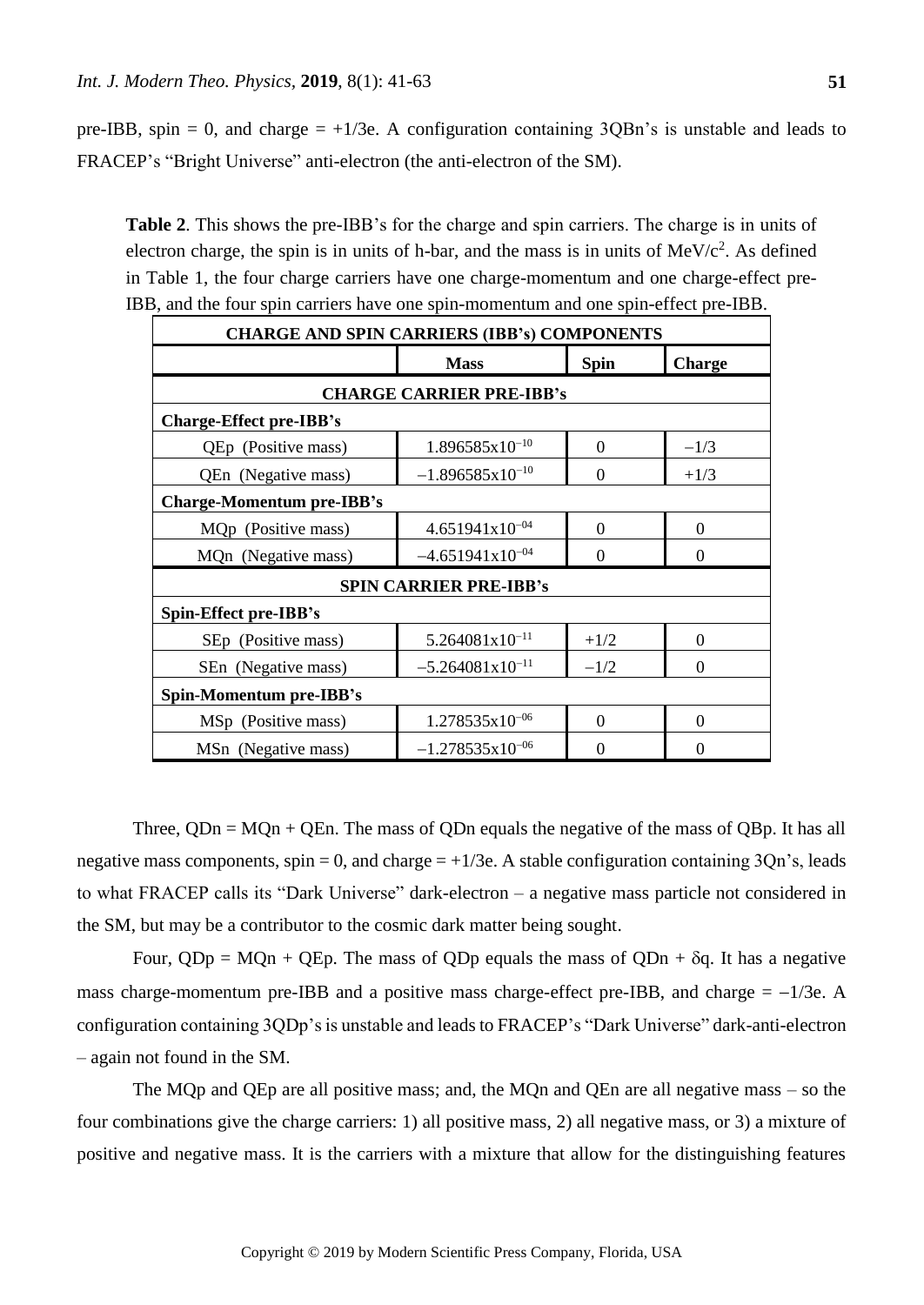between matter and anti-matter, and it causes the mass particles to have a slightly larger mass value than their respective anti-particles. Also, the mixed-mass type drives the composite particles to decay.

#### *4.4. The Spin Carriers*

The construction of the spin carriers (the third IBB type) is parallel to the charge carrier construction. Spin carriers are components in all of the composite particles without exception.

There are four spin carriers (SBp, SBn, SQDp, and SDn), which have zero charge and a spin of  $+1/2$  or  $-1/2$ . The carriers have total net positive or net negative mass (Table 1). Each of the spin carriers is composed of two spin-specific pre-IBB's: 1) a spin-momentum part, MSp(n), that carriers the bulk of the mass but no spin; and, 2) a spin-effect part, SEp(n), that carries the dynamic structure producing the observed spin but only a small amount of mass (Table 2).

Like their charge-specific pre-IBB equivalents, the MSp and SEp are all positive mass, and the MSn and SEn are all negative mass, giving the spin carriers: 1) all positive mass, 2) all negative mass, or 3) a mixture of positive and negative mass – with the same consequences on the particle behavior as the charge carriers. The four carriers are defined as follows (with all masses in  $MeV/c<sup>2</sup>$ ).

One,  $SBp = MSp + SEp$ . It has charge = 0, spin = +1/2, and all positive mass components – a stable configuration in the "Bright Universe" ("BU") particles and anti-particles.

Two, SBn = MSp + SEn. The SBn mass =  $(SBp - \delta s)$  mass, where  $\delta s = 1.0528162 \times 10^{-10}$ ). It has charge  $= 0$ , spin  $= -1/2$ , and, a positive mass spin-momentum pre-IBB and a negative mass spin-effect pre-IBB – an unstable configuration in the "BU".

Three,  $SDn = MSn + SEn$ . The SDn mass =  $-SBp$  mass. It has charge = 0, spin =  $-1/2$ , and all negative mass components – a stable configuration in "Dark Universe" ("DU") particles and antiparticles.

Four,  $SDp = MSn + SEp$ . The  $SDp$  mass =  $(SDn + \delta s)$  mass. It has a negative spin-momentum pre-IBB and a positive (mass) spin-effect pre-IBB with a spin of  $+1/2$  – an unstable configuration in the "DU".

# **5. The FRACEP Composite Particles**

Having provided the assumptions and the definitions of the *Gp* and *Gn*, the IBB and pre-IBB building blocks, we now proceed to describe the composite structures that we propose to reproduce the observations of the SM elementary particles and anti-particles.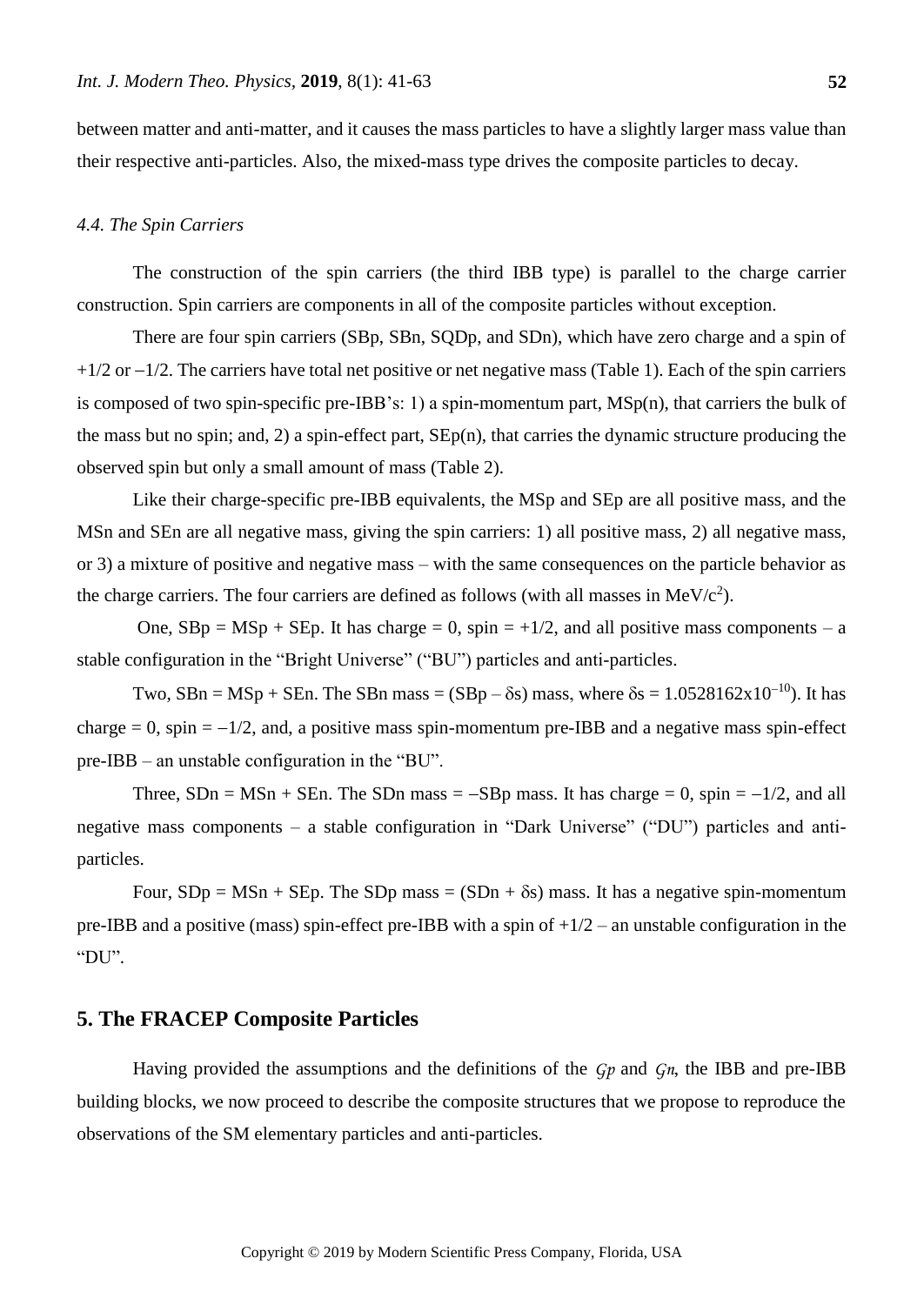**Table 3.** This compares the computed FRACEP composite fermion masses with the SM measured fermion masses. Column 1 indicates the particle with its charge in parentheses. Column 2 is the computed mass for the FRACEP particles. Column 3 is the mass error ( $\varepsilon$  =  $FRACEP - SM$ ) with the SM mass uncertainty, Upper Bound, or Range ( $\delta$ ) in parentheses. Column 4 is the FRACEP  $\Delta$ -mass (particle – its anti-particle). The SM  $\Delta$ -mass = 0. Masses are in units  $MeV/c<sup>2</sup>$ .

| <b>FIRST GENERATION PARTICLES (spin = 1/2)</b> |                    |                                                 |                              |  |
|------------------------------------------------|--------------------|-------------------------------------------------|------------------------------|--|
|                                                | <b>FRACEP</b>      | Mass Errore (SM $\delta$ )                      | <b>FRACEP A-Mass</b>         |  |
|                                                | <b>Mass</b>        |                                                 |                              |  |
| $v_{e-} (0)$                                   | $1.278588x10^{-6}$ | $<15x10^{-6}$ (SM UB)                           | $1.05281620x10^{-10}$        |  |
| $e^{-}(-1)$                                    | 0.510999           | $-2.01x10^{-8}$ ( $\pm$ 4.0x10 <sup>-8</sup> )  | $1.45379597x10^{-9}$         |  |
| $u+ (+2/3)$                                    | 3.568130           | in SM R $(1.5-4.5)$                             | $-8.63915162x10^{-10}$       |  |
| $d^-(-1/3)$                                    | 5.098330           | in SM R $(5.0-8.0)$                             | $4.84599916 \times 10^{-10}$ |  |
|                                                |                    | <b>SECOND GENERATION PARTICLES (spin = 1/2)</b> |                              |  |
| $v_{\mu-}$ (0)                                 | 0.169868           | $<$ SM UB $(<$ 0.17)                            | $1.052816x10^{-10}$          |  |
| $\mu^{-}(-1)$                                  | 105.658357         | $-2.01x10^{-8}$ ( $\pm$ 4.9x10 <sup>-8</sup> )  | $1.453785 \times 10^{-9}$    |  |
| $c+(+2/3)$                                     | 1225.390018        | in SM (1100-1400)                               | $-8.637926 \times 10^{-10}$  |  |
| $s^{-}$ (-1/3)                                 | 124.686299         | in SM R $(88-155)$                              | $4.845901x10^{-10}$          |  |
|                                                |                    | THIRD GENERATION PARTICLES (spin = 1/2)         |                              |  |
| $v_{\tau-}$ (0)                                | 3.738119           | $<$ SM UB ( $<$ 18.2)                           | $1.0528116x10^{-10}$         |  |
| $\tau^{-}$ (-1)                                | 1777.053018        | $1.18x10^{-4} (\pm 1.6e-4)$                     | $1.453827x10^{-9}$           |  |
| $t+(+2/3)$                                     | 182976.620924      | in SM R (172800 -                               | $-8.440111 \times 10^{-10}$  |  |
|                                                |                    | 183200)                                         |                              |  |
| $b^{-}$ (-1/3)                                 | 4399.212107        | in SM R $(4100 - 4400)$                         | $4.838512 \times 10^{-10}$   |  |

# *5.1. The Fermions*

The FRACEP composite particles are identical in their outward characteristics (mass, spin, electromagnetic charge) with the SM elementary fermions and anti-fermions (Table 3). The only exception is the anti-particles which have a slightly smaller mass than their corresponding particle because of the negative mass components in the charge carriers and spin carriers that are needed to change the sign of the charge and spin. Color charge is addressed below with the bosons (section 5.2).

## *5.1.1. The "Primary Composites"*

The IBB's are the basic units that are used to build all of particles in both the "Bright Universe" ("BU") and the "Dark Universe" ("DU"). FRACEP has 12 "primary composites" (Table 4) which are the simplest structures and the smallest mass particles. They include  $v_{e-}$  and e- (two first generation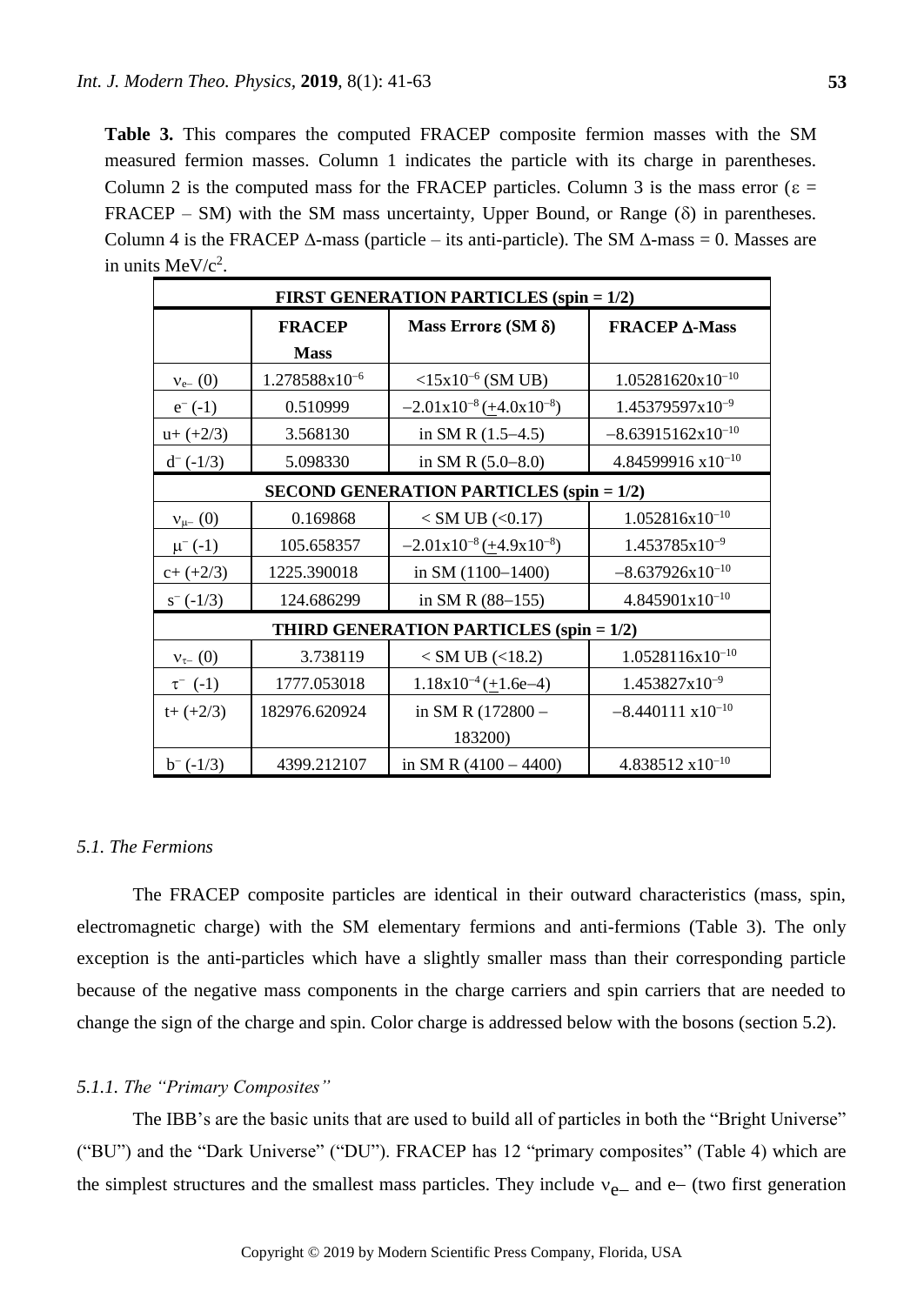particles) and  $v_{\mu-}$  (the second generation neutrino), their anti-particles, and their "DU" counterparts. The "primary composites" are components in the next larger particle group (the "secondary composites").

The "BU" composites are primarily based on positive mass; but, the parallel set of particles in the "DU" is based primarily on negative mass. The "DU" particles are not the anti-particles of the "BU" particles. Only the  $v_{e-}$ ,  $e-$ ,  $D-v_{e+}$ , and  $D-e+$  are stable because they are not mixed-mass, that is, they contain only all positive or all negative mass. All of the other particles (and antiparticles) in the "BU" and "DU" are unstable. It is hypothesized that in the "BU" the negative mass components are surrounded by a halo of the positive mass momentum groupings that affect the time with which decay occurs. Threedimensional Brownian motion simulations can provide estimates of the half-life of the particles [21].

**Table 4.** This shows the composition of the "primary composite" fermions and anti-fermions for both the "BU" and "DU". The elements in "**green**" have all positive mass and are stable. The elements in "red" have all negative mass and are stable. The elements in "black" are a mixture of positive and negative mass and are unstable. The  $e$ - and D- $e$ + have negative charge, and the  $e$ + and D-e- have positive charge. The other particles in this group have charge  $= 0$ .

|                                                                              | <b>BRIGHT UNIVERSE</b>                                                              | <b>DARK UNIVERSE</b>                         |                              |  |
|------------------------------------------------------------------------------|-------------------------------------------------------------------------------------|----------------------------------------------|------------------------------|--|
| ("BU" has spin = +1/2, "DU" has spin -1/2)<br>"Primary Composite" Particles: |                                                                                     |                                              |                              |  |
| $v_{e-}$                                                                     | SBp                                                                                 | $D-v_{e+}$<br>SDn                            |                              |  |
| $v_{\mu-}$                                                                   | $(v_{p-} + QBp + MG22p) +$                                                          | $D-v_{\mu+}$                                 | $(D-v_{e+} + QDn + MG22n) +$ |  |
|                                                                              | <b>OD</b> n                                                                         |                                              | <b>Q</b> B <sub>p</sub>      |  |
| $e-$                                                                         | $3(v_{e-} + QBp + MG22p)$                                                           | $D-e+$                                       | $3(D-v_{e+} + QDn + MG22n)$  |  |
|                                                                              | "Primary Composite" Antiparticles: ("BU" has spin $= -1/2$ , "DU" has spin $+1/2$ ) |                                              |                              |  |
| $v_{e+}$                                                                     | SBn                                                                                 | $D-v_{e-}$<br>SDp                            |                              |  |
| $v_{\mu+}$                                                                   | $(v_{e+} + QBn + MG22p) +$                                                          | $D-v_{\mu-}$<br>$(D-v_{e-} + QDp + MG22n) +$ |                              |  |
|                                                                              | <b>ODp</b>                                                                          |                                              | QBn                          |  |
| $e+$                                                                         | $3(v_{e+} + QBn + MG22p)$                                                           | $D-e-$                                       | $3(D-v_{e-} + QDp + MG22n)$  |  |

#### *5.1.2. The "Secondary Composites"*

The next larger (and more complex) group of particles is the "secondary composites" (Table 5). They include u+ and d– (two first generation particles) and  $v_{\tau-}$  (the third generation neutrino), and their anti-particles, and "DU" counterparts. All particles in this group are unstable because they contain mixed-mass elements.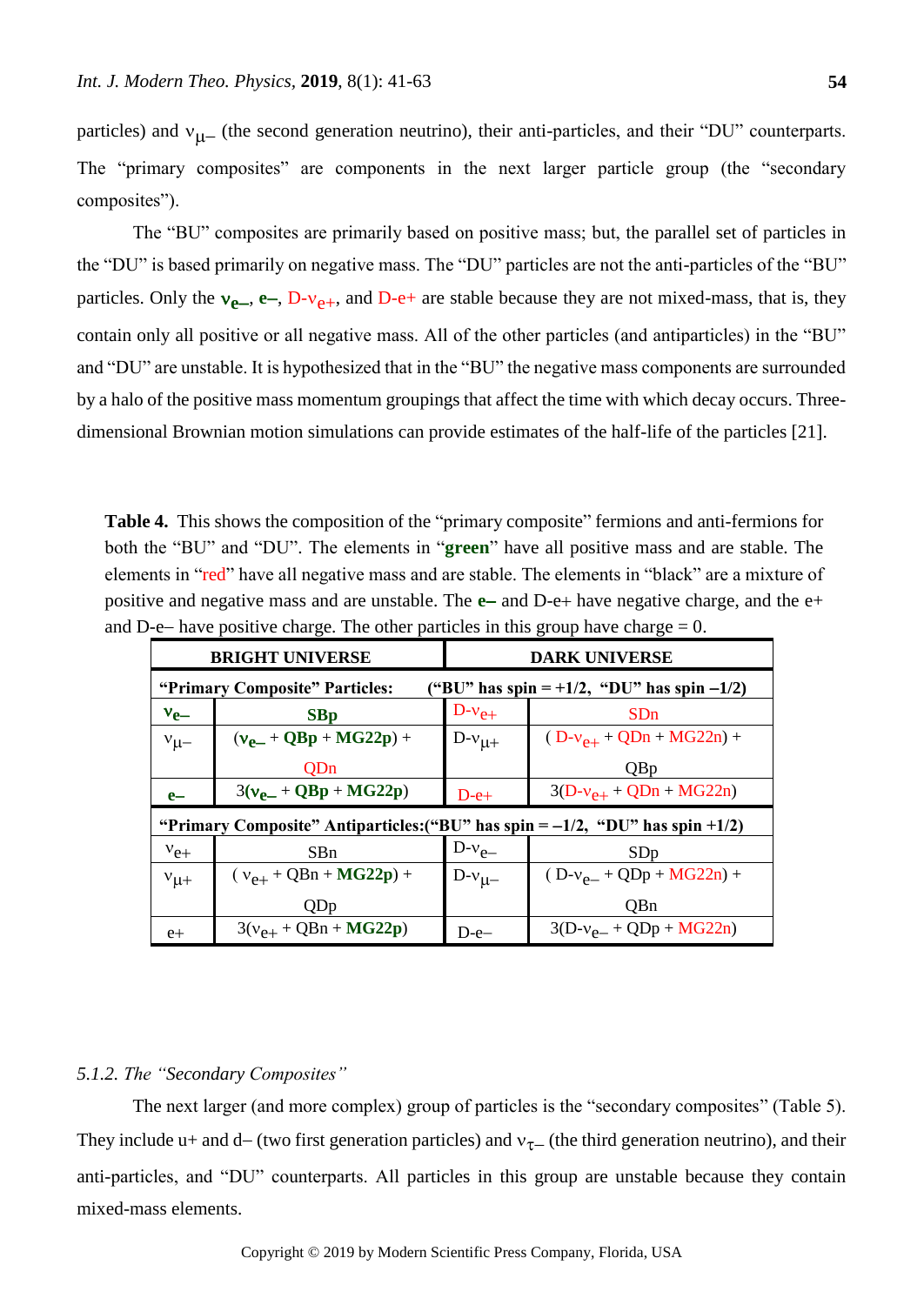Table 5. This shows the composition of the "secondary composite" fermions for both the "BU" and "DU". Positive mass is in "**green**"; negative mass is in "red"; and mixed-mass is in "black. All of the particles in this group are mixed-mass and are unstable. The  $u+$  and  $D-u-$  have positive charge, and  $d$ - and  $D-d$ + have negative charge. Their corresponding anti-particles have the opposite charge. The neutrinos have charge  $= 0$ . The base unit in "BU" is  $\{2MR22p\}$ , and {2MR22n} in "DU".

| <b>BRIGHT UNIVERSE</b>                                                              |                              | <b>DARK UNIVERSE</b>                          |                                |  |
|-------------------------------------------------------------------------------------|------------------------------|-----------------------------------------------|--------------------------------|--|
| "Secondary Composite" Particles: ("BU" has spin = $+1/2$ , "DU" has spin = $-1/2$ ) |                              |                                               |                                |  |
| $u+$                                                                                | $2(v_{e+} + QBn + MG22p) +$  | $D-u-$                                        | $2(D-v_{e-} + QDp + MG22n) +$  |  |
|                                                                                     | ${2MR22p} +$                 |                                               | ${2MR22n}+$                    |  |
|                                                                                     | $(MR22p + v_{\mu-}) + CQ(i)$ |                                               | $(MR22n + D-v_{\mu+}) + CQ(i)$ |  |
| $v_{\tau-}$                                                                         | $(v_{\mu-} + MG22p) +$       | $D-v_{\tau+}$                                 | $(D-v_{\mu-} + MG22n) +$       |  |
|                                                                                     | ${2MR22p} + R_{2v_{\mu}}$    |                                               | ${2MR22n} + D-R_{2v_{\mu}}$    |  |
| $d-$                                                                                | $u + + R_d$                  | $D-d+$                                        | $D-u-+D-R_{d+}$                |  |
| <b>Radicals Definitions:</b>                                                        |                              |                                               |                                |  |
| $D-R_{d+} = D-v_{e-} + MR22n + D-e+$ ;<br>$R_{d-} = V_{e+} + MR22p + e$ ;           |                              |                                               |                                |  |
| $R_{2v_{11}} = v_{\mu-} + MR22p + v_{\mu+}$                                         |                              | $D-R_{2v_{11}} = D-v_{11} + MR22p + D-v_{11}$ |                                |  |

The "primary composites" are components in their structure, but they also have a small base unit  $({2MR22p(n)}$  in "BU" or ("DU")) which is not present in the "primary composites". Four radicals are also included among their components: 1)  $R_{d-} = MR22p + v_{e+} + e^-$ ; 2)  $R_{2v_{\mu}} = v_{\mu-} + MR22p + v_{\mu+}$ ; and their two "DU" counterparts. These radicals are used by the up-quark family members to build the corresponding down-quark family. Each quark contains one of three possible color charges " $CQ(i)$ " – giving a total of 28 distinct particles in the group including anti-particles and "DU" particles. The color charge structure is discussed in Section 5.2 with the composite bosons. All anti-particles are formed in the same way as the "primary composites".

# *5.1.3. The "Heavy Composites"*

The last and largest (and most complex) group of particles is the "heavy composites" (Table 6). They include the  $\mu$ -, c+ and s- (second generation particles) and  $\tau$ -, t+ and b- (third generation particles). The "primary composites" and the "secondary composites" are components in their structure.

The "heavy composites" have a larger base unit than the "secondary composites", one or two  $(2x{3MR22p(n)}$  units ). The dynamic spin and charge components for the particle are defined in terms of the simpler composites; but, unlike the lighter composites, the "heavy composites" also have a momentum carrying grouping – large clumps of MRXp(n)'s carrying the bulk of the particle's mass. For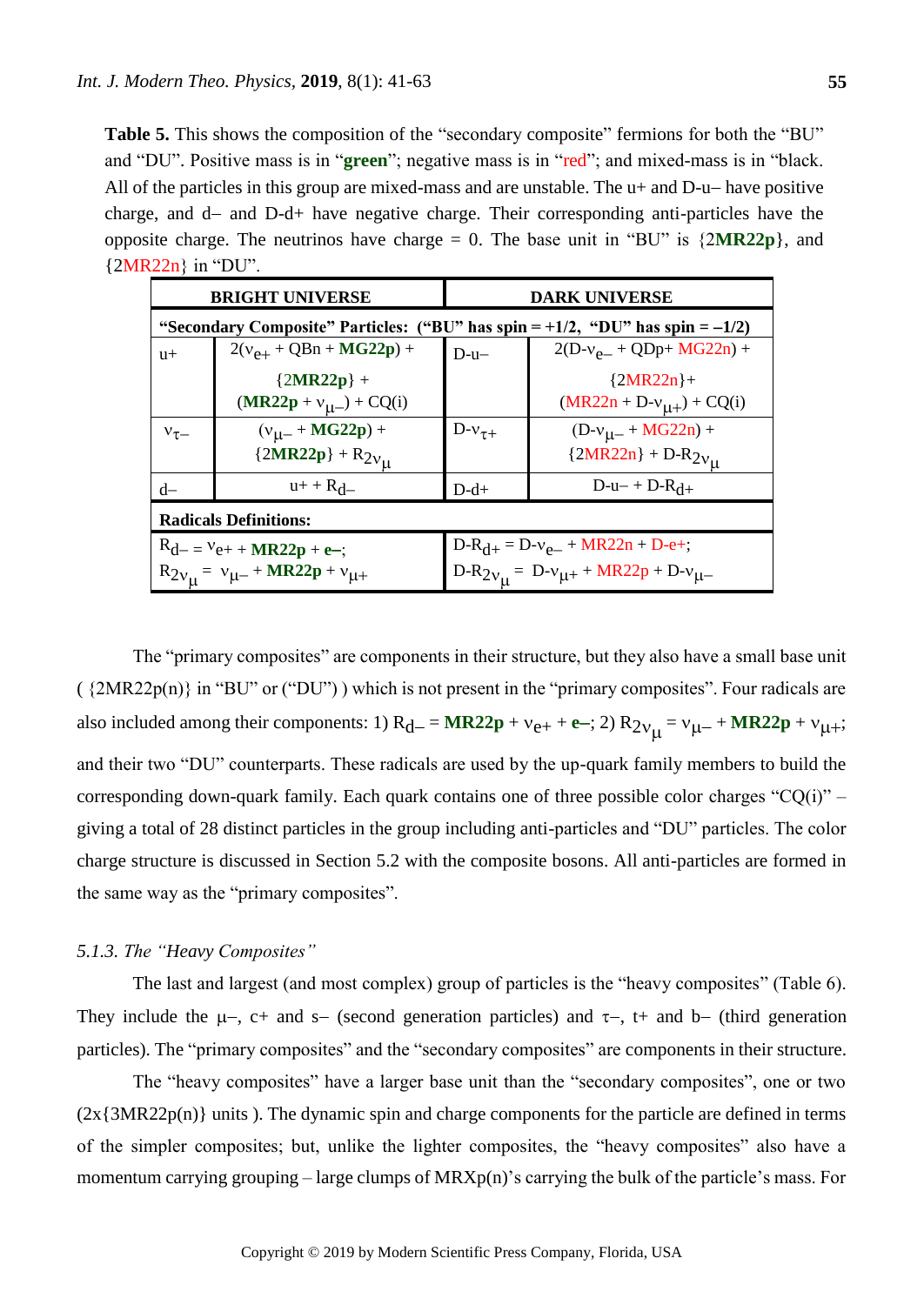the "BU" particles (composite versions of the SM particles), these clumps are all positive mass. For the "DU", these clumps are all negative mass.

**Table 6.** This shows the composition of the "heavy composites" for the "BU". Positive mass is in "**green**"; negative mass is in "red"; and mixed-mass is in "black". All of the particles in this group are mixed-mass and are unstable. The  $\mu$ - and  $\tau$ - have charge = -1e; c+ and t+ have +2/3e charge; and s- and b- have  $-1/3e$  charge. Column 2 shows the core grouping (base plus dynamic components), and column 3 shows the bulk momentum carrying grouping which have spin  $= 0$ and charge  $= 0$ .

| <b>BRIGHT UNIVERSE</b>                                                                |                                              |                        |  |  |
|---------------------------------------------------------------------------------------|----------------------------------------------|------------------------|--|--|
| "Heavy Composite" Particles: $($ "BU" has spin = +1/2)                                |                                              |                        |  |  |
|                                                                                       | <b>CORE</b>                                  | <b>BULK MOMENTUM</b>   |  |  |
| $\mu-$                                                                                | $(MR22p + v_{\mu-}) + (v_{e+} + MR22p +$     | 93MR22p                |  |  |
|                                                                                       | QBn)+{2x3MR22p} +MR22p+ R <sub>d</sub> _     |                        |  |  |
| $c +$                                                                                 | $(R_{11+}+MR22p+R_{11-})+$                   | $13MR24p + 53MR22p$    |  |  |
|                                                                                       | ${2x3MR22p} + R_{u+} + R_{v_{\tau}}$         |                        |  |  |
| $S-$                                                                                  | $c+(core) + R_d$                             |                        |  |  |
| $\tau-$                                                                               | $(R_{11+}+MR22p + R_{11-})+$                 | $93MR22p +$            |  |  |
|                                                                                       | ${2x3MR22p} + R_{\tau^-} + R_{V_{\tau}^-} +$ | $(17MR24p + 76MR22p +$ |  |  |
|                                                                                       | ${2x3MR22p} + 2MR22p + R_d$                  | 536MR19p + 120MR16p)   |  |  |
| $t+$                                                                                  | $(R_{C+}+MR22p+R_{C-})+$                     | $25MR26p + 57MR24p$    |  |  |
|                                                                                       | ${2x3MR22p} + R_{c+} + R_{V_{\tau}}$         | $+12MR22p$             |  |  |
| $b-$                                                                                  | $t+(core) + R_d$                             |                        |  |  |
| <b>Radicals Definitions:</b>                                                          |                                              |                        |  |  |
| $R_{2v_{\mu}} = v_{\mu-} + MR22p + v_{\mu+}$<br>$R_{d-} = v_{e+} + MR22p + e-$        |                                              |                        |  |  |
| $R_{U+} = 2MR22p + v_{U+} + u + R_{U-} = 2MR22p + v_{U-} + u -$                       |                                              |                        |  |  |
| $R_{C+} = 2MR24p + v_{\tau+} + c+$<br>$R_{c-} = 2MR22p + v_{\tau-} + c-$              |                                              |                        |  |  |
| $R_{V_{\tau}} = MR22p + MR24p + v_{\tau-}$<br>$R_{\tau-} = v_{\tau+} + MR22p + \tau-$ |                                              |                        |  |  |

The anti-particles and the "DU" counterparts of the "heavy composites" are formed in the same way as the primary composites. There are a total of 56 particles in all. The bulk momentum groupings make the total masses of  $c+$  and  $t+$  significantly greater than their corresponding down-quark pairs,  $s$ and  $b$ -, a reversal of the pattern in the first generation.

With only the core masses, the pattern is consistent across the three generations (Table 7). This hints at the possibility that the observed  $c+$  and  $t+$  are excited states of very short-lived core particles, with the bulk momentum providing the excitation energy.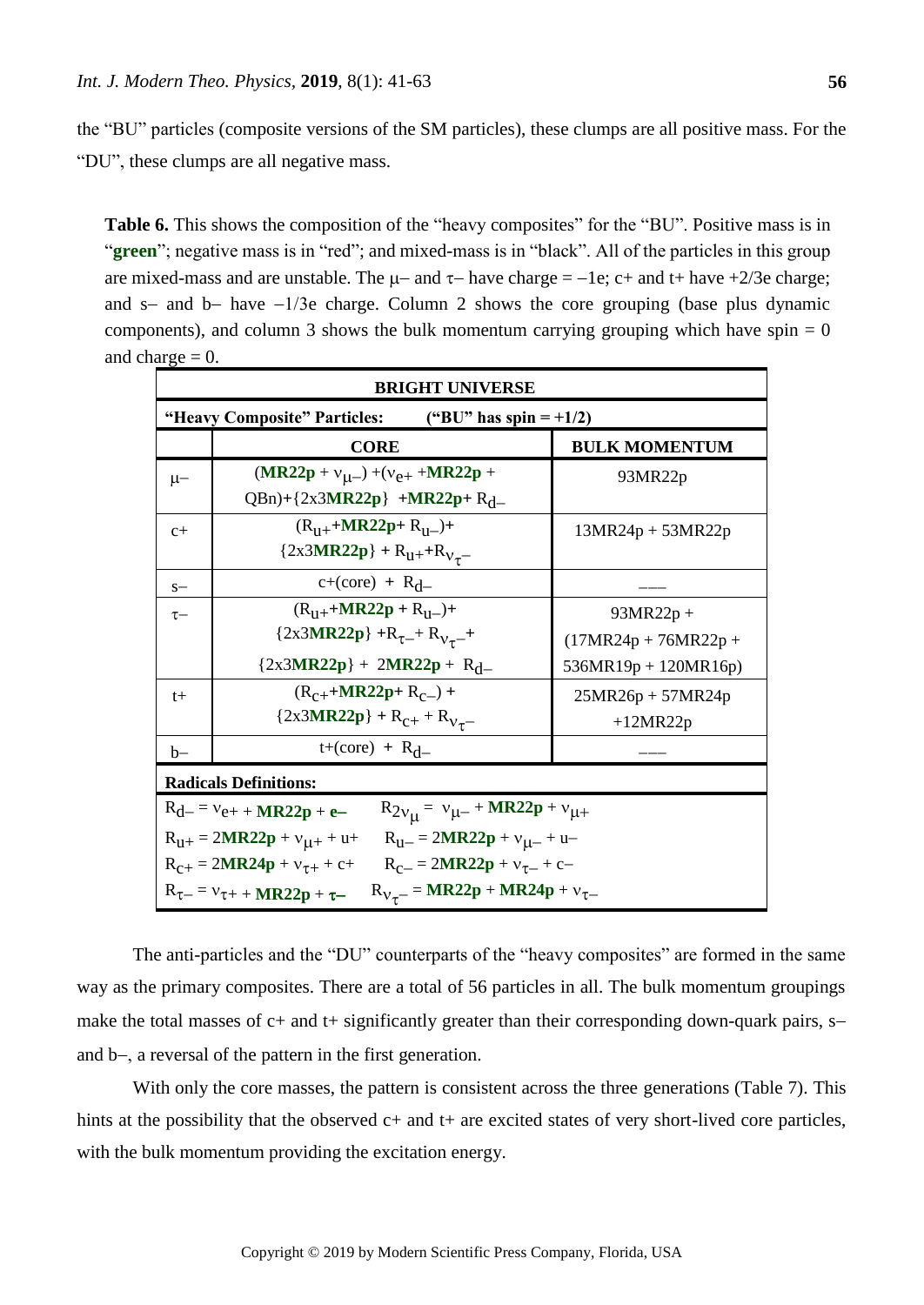|       | <b>FRACEP MASS</b> |                      | <b>SM OBSERVED MASS</b> |
|-------|--------------------|----------------------|-------------------------|
|       | Core               | $Core +$             |                         |
|       |                    | <b>Bulk Momentum</b> |                         |
| $u+$  | 3.568130           | same                 | $1.5 - 4.5$             |
| $d-$  | 5.098330           | same                 | $5.0 - 8.0$             |
| $c +$ | 123.156011         | 1225.390018          | 1100-1400               |
| $S-$  | 124.686299         | same                 | $88 - 155$              |
| $t+$  | 4397.681908        | 182976.62092         | $172800 - 183200$       |
| b-    | 4399.212107        | same                 | $4100 - 4400$           |

**Table 7.** This shows relative masses of the up-quark and down-quark families. Considering just the core mass, the FRACEP up-quarks are consistently less than the down-quarks in all generations.

## *5.2. The Bosons*

FRACEP considers the bosons and anti-bosons as a bridge between the "BU" and the "DU". Only the zero-mass bosons are considered here. (The heavy bosons are not addressed at this time.)

## *5.2.1. The Photons*

The zero mass of the photon results from its having components with equal amounts of positive and negative mass. FRACEP considers it a connection between the "BU" and the "DU" as it mediates between the fermions and the electromagnetic field. It represents an interaction between a "BU" electron  $(e-)$  and a "DU" electron  $(D-e+)$ , with a proposed construction for the photon particle,  $\gamma$ , as:

# $\gamma = {\bf e}$ , D-e+}.

Recall from Table 4, the composition of  $e$  – is  $3(v_{e-} + QBp + MG22p)$ , which is totally positive mass. The composition of D-e+ is  $3(D-v_{e+} + QDn + MG22n)$ , which is totally negative mass. Both particles are completely stable because they contain no mixed-mass components.

In the  $\gamma$ , the opposite masses of the two particles tend to repel each other, while the opposite charges tend to attract, leading to the formation of a very short-lived bond. The net mass, spin and charge are all equal zero during the interaction – making it undetectable as a traditionally defined particle.

FRACEP also has an anti-photon particle with zero net mass, spin and charge, but its mixed mass components are not stable.

$$
\gamma^* = \{e^+, D^-e^-\}.
$$

Neither  $\gamma$  nor  $\gamma^*$  are long-term stable because their two components are of opposite mass.

The two structures,  $\gamma$  and  $\gamma^*$  could be considered virtual photons (popping in and out of existence) that store the interaction energy in the bond between the particles of the pairs. When their bonds break,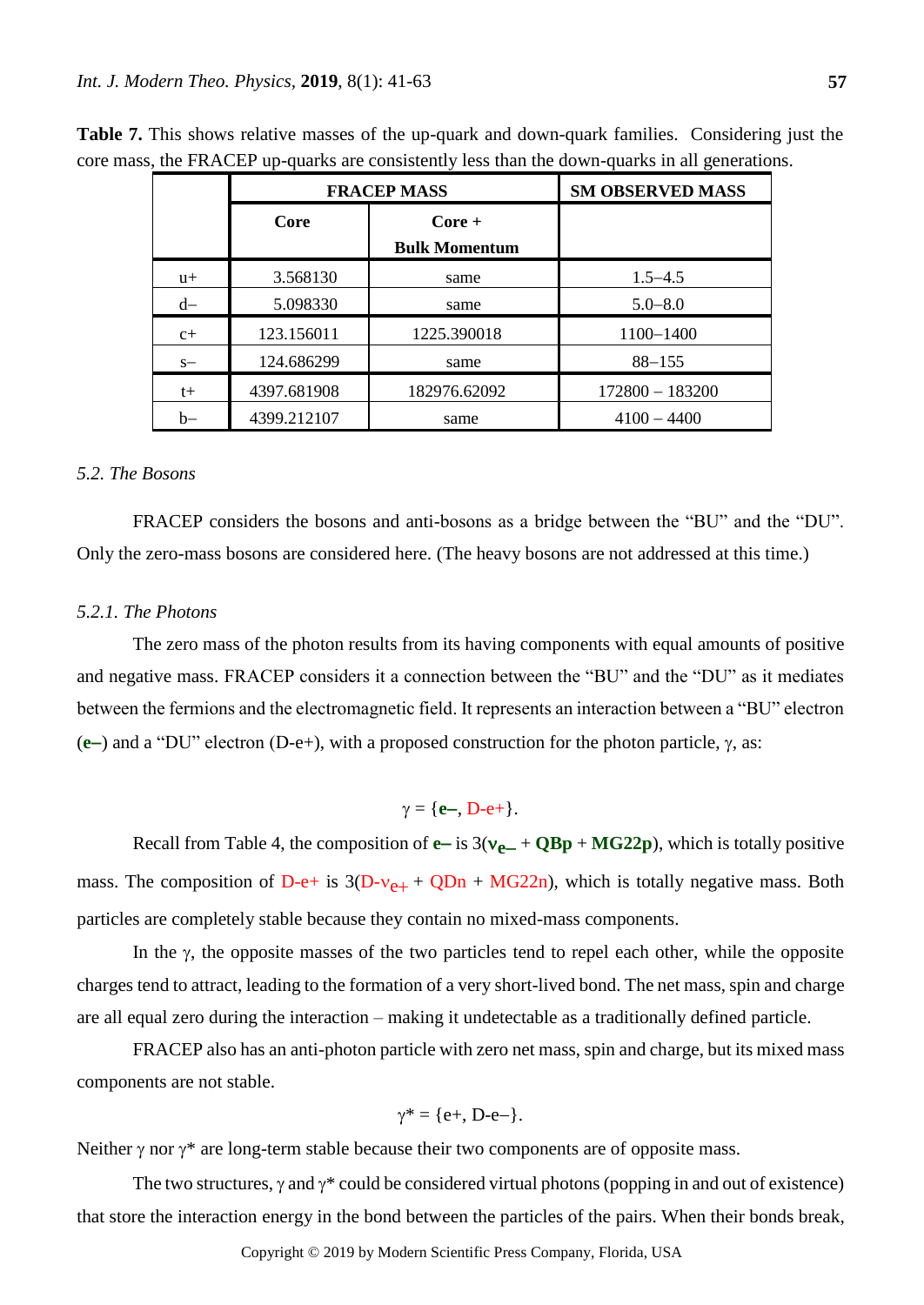**58**

the energy is released to vibrate the fabric of space, the light we see and call the photon (particle/wave) entity. We propose the following scenario.

Space is teeming with "BU" **e**- and "DU" D-e+. During their free states, the **e**- is detectable, but D-e+ cannot be seen. When the two free particles cross paths, the **e**- pops out of existence as the bond is formed, and the pair becomes undetectable because they have all properties equal to zero. When the brief bond is broken, the **e**-pops back into existence and is again detectable.

When the  $\gamma$  pair-bond breaks, there are two vibrations released. One has positive frequency (the light of the bright photon we see), and the other has negative frequency (the dark-light of the dark photon which we would not see). These two photons would not travel at the same speed because of the energy difference. Note that the concept of negative frequency has no analog in the SM, and requires further investigation to explain its interpretation.

Similarly, when the  $\gamma^*$  (anti- $\gamma$ ) pair-bond is broken there are two vibrations released: one positive frequency (another bright photon) and one negative frequency (another dark photon). In this case, the positive frequency photon from the  $\gamma$  would contain higher energy than the positive frequency photon from the  $\gamma^*$  because of the small negative mass content in the anti-electrons.

So not only would the bright and dark photons from the  $\gamma$  have different speeds, but the bright and dark photons from the  $\gamma^*$  would also have different speeds. Further, the bright photons from the  $\gamma$ would have a different speed from the bright photon from the  $\gamma^*$  – although they would not be different by much.

The idea of different speed photons in a dual universe was developed in the context of the Janus cosmological model [17] – though it was not directed toward composite photons of mixed (positive and negative) mass.

## *5.2.2. The Gluons*

FRACEP considers the gluons and anti-gluons to be composite – bridging the "BU" and the "DU" as they mediate between the quarks and the strong field through color-charge exchange. We propose that the color-charges represent the interaction between "BU" and "DU" neutrinos. Like the  $\gamma$ , the color-charge is not long-term stable. The proposed construction for the color-charge is: red = { $v_{\text{e}}$ <sub>0</sub>,  $D-v_{e+}$ } (with mass = 0); green = { $v_{e-}$ ,  $D-v_{e-}$ } (with mass = 1x10<sup>-10</sup>); and blue = { $v_{e-}$ ,  $v_{e+}$ } (with  $mass = 2.5 \times 10^{-6}$ ).

The SM considers gluons as fundamental, having one color-charge and one anti-color-charge. The eight combinations are: rg\*, rb\*, gr\*, gb\*, br\*, bg\*, plus two mixed states ( $\sqrt{2}$  (rr\* - gg\*) and  $\sqrt{1/6}$  (rr<sup>\*</sup> + gg<sup>\*</sup> - 2bb<sup>\*</sup>). The tacit assumption here is that the color- and anti-color-charges are inherent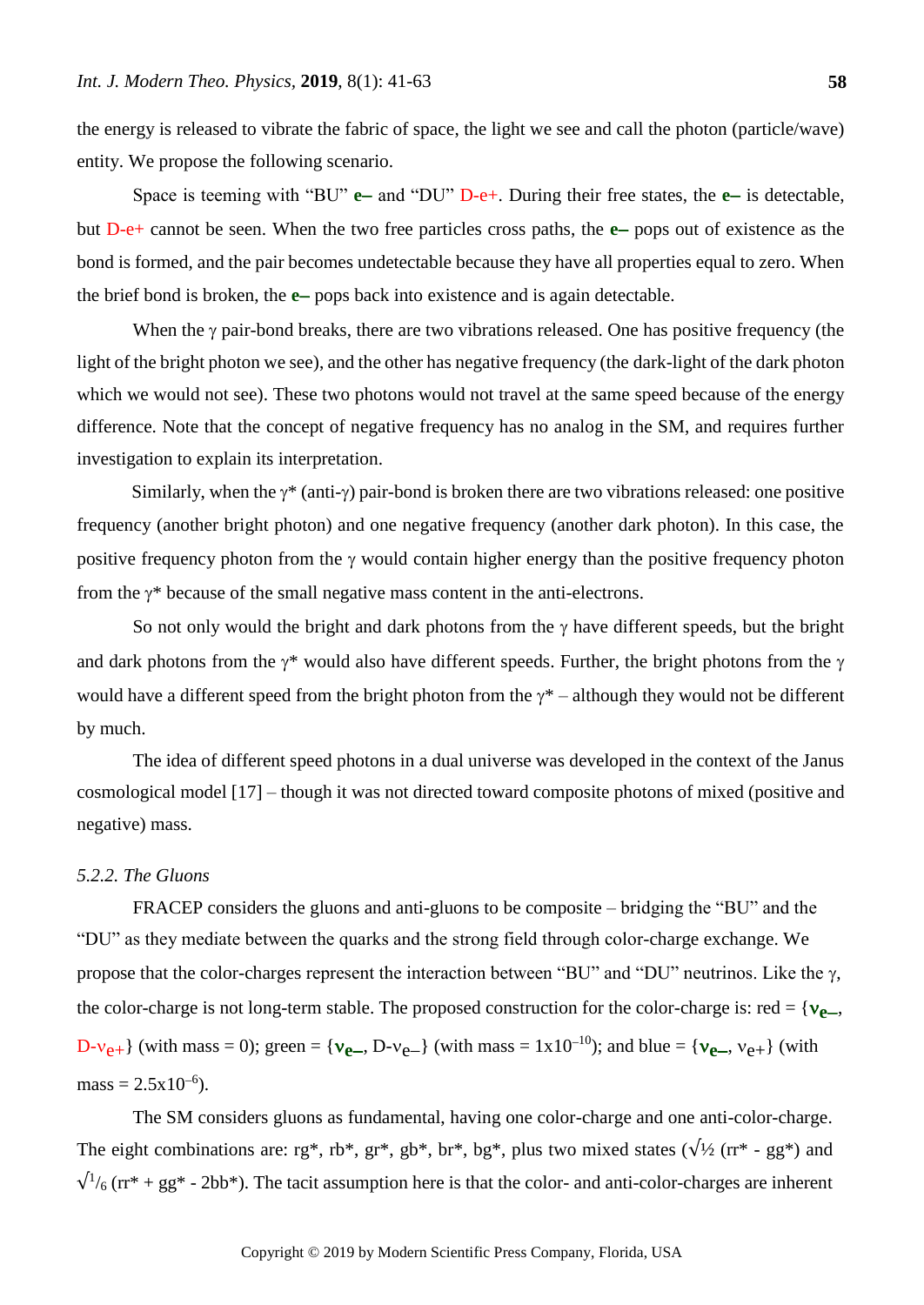characteristics of the gluon, so, mixed states are mathematical expressions of the color state. To date, there are no data interpreted as indicating internal components in the SM gluon.

In a different approach, Guido [22] hypothesizes an internal geometrical structure of quantum oscillators within particles that give rise to particle properties such a color-charge. His system does not imply internal components – the properties are the manifestation of an additional internal degree of freedom provided by the linked oscillators.

FRACEP assumes the gluons and color-charge are linked components. Like the SM, it also has eight gluons, but, their composite structures are formed by combining a base component, plus one color-charge component,  $CO(i)$ , and one anti-color-charge component,  $CO<sup>*</sup>(i)$ . The 8 combinations are: (1) gr<sup>\*</sup>; (2) gb<sup>\*</sup>; (3) rg<sup>\*</sup>; (4) bg<sup>\*</sup>; (5) br<sup>\*</sup>-1; (6) rb<sup>\*</sup>-1; (7) br<sup>\*</sup>-2; (8) rb<sup>\*</sup>-2. The "-1" and "-2" indicate different base components connecting the gluon-anti-gluon pairs.

Since color-charge is a component attached to a base gluon, FRACEP cannot physically realize the mixed mathematical states of the SM. Instead, to achieve the eight gluon combinations, there are several varieties of the base gluons. The combinations of r,  $r^*$ , b, and  $b^*$  can have two different structures depending on the base which guarantees total masse  $\sim$ zero (<10<sup>-10</sup> MeV/c<sup>2</sup>) for the gluon structure (Table 8).

| Gluon<br><b>Bases</b> | <b>Base Components</b>                     | <b>Base Mass</b><br>(MeV/c <sup>2</sup> ) | <b>Attached</b><br>$CQ, CQ^*$    | <b>Total Gluon</b><br><b>Mass</b><br>(MeV/c <sup>2</sup> ) |
|-----------------------|--------------------------------------------|-------------------------------------------|----------------------------------|------------------------------------------------------------|
| G <sub>1</sub>        | $(D-v_{e-} + R22p)$ +                      | $-2.5x10^{-6}$                            | $g, r^*$                         | 0                                                          |
|                       | $(R22m + D-v_{e+})$                        |                                           | $g, b^*$                         | $+1x10^{-10}$                                              |
| G <sub>2</sub>        | $(v_{\rho-} + R22p)$ +                     | $+2.5x10^{-6}$                            | $\underline{r}, \underline{g}^*$ | $\Omega$                                                   |
|                       | $(R22m + v_{e+})$                          |                                           | $b, g^*$                         | $-1x10^{-10}$                                              |
| G <sub>3</sub>        | $(v_{e+} + R22p)$ +<br>$(R22m + D-v_{e+})$ | $-1x10^{-10}$                             | $b, r*(1)$                       | $\theta$                                                   |
| $G_4$                 | $(v_{e-} + R22p)$ +<br>$(R22m + D-v_{e-})$ | $+1x10^{-10}$                             | $r, b*(1)$                       | $\Omega$                                                   |
| G <sub>5</sub>        | $(R22p) + (R22m)$                          | $\theta$                                  | $b, r*(2)$                       | $+1x10^{-10}$                                              |
|                       |                                            |                                           | $r, b*(2)$                       | $-1x10^{-10}$                                              |

**Table 8**. This shows the five gluon base components and masses. Column 4 shows the color-charge and anti-color-charge attached to that base. Column 5 shows the net mass of the gluon (base +  $CQ + CQ^*$ ).

Based on this construction, we see that the gluon bases G1, G2 and G5 are their own anti-base; and G3 is the anti-base of G4. Note that the gluon  $\{G1, gr^*\}$  is the anti-grouping of  $\{G2^*, gr^*\}$ , and $\{G1, gb^*\}$  is the anti-grouping of  $\{G2, g^*b\}$ .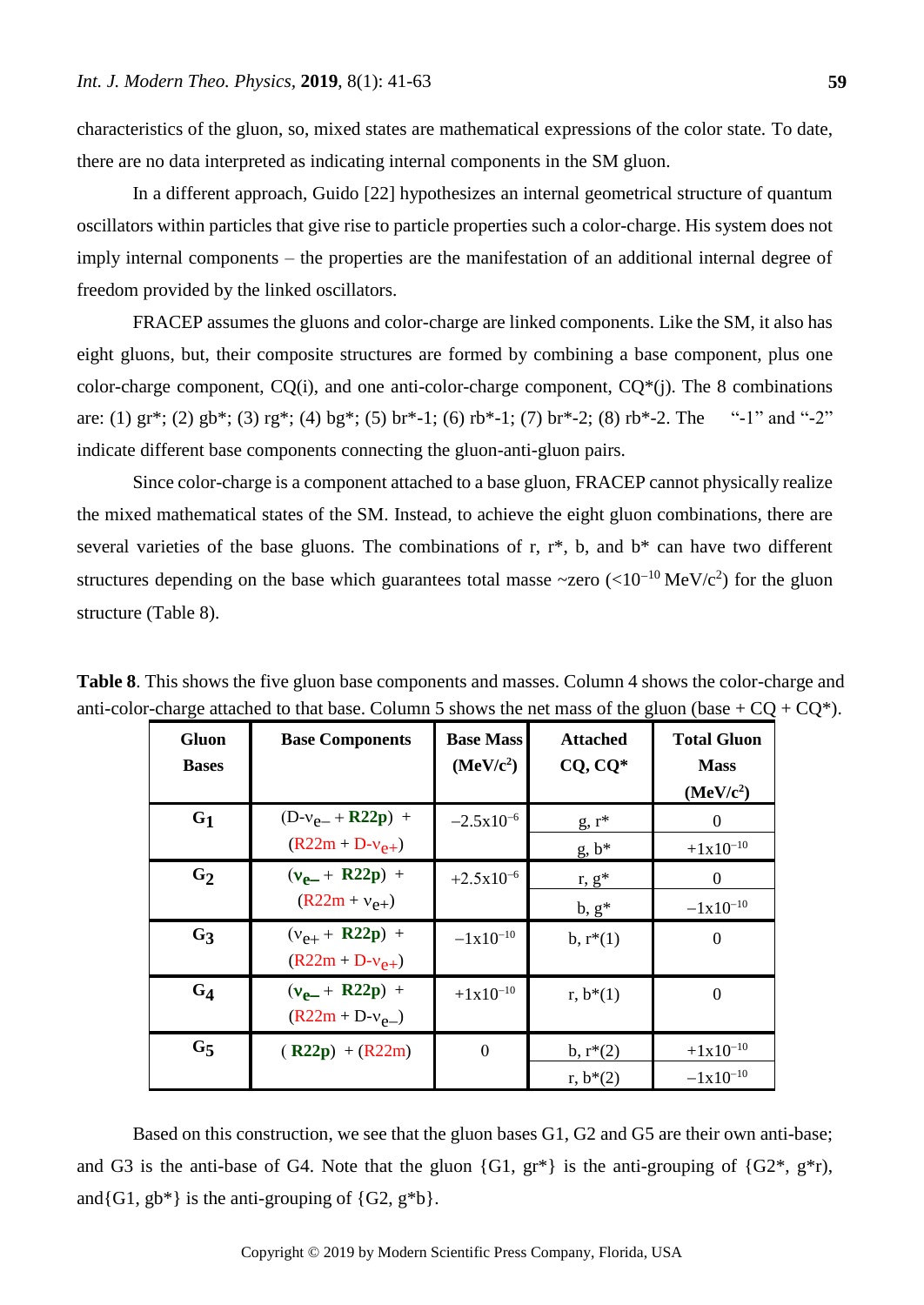The  $\{G3, br^*\}\$ is the anti-grouping of  $\{G4, b^*r\}$ ; and  $\{G5, br^*\}\$ is the anti-grouping of  $\{G5,$  $b^*$ r}. This means that the eight gluon grouping set is its own set of anti-groupings, and there is no independent anti-grouping set as is implied by the SM.

In FRACEP only the up-quark carries its own color-charge. The down-quark has color-charge only because it has an up-quark component. The proposed color-charge exchange process results when a down-quark base unit  $R_d$  moves from an up-quark with one color to an up-quark with a different color. (In the SM both the up-quark and down-quark carry their own color-charge.)

Figure 2 shows the exchange process – the apparent exchange of color-charge between a green down-quark and a blue up-quark. The bond between the  $R<sub>d</sub>$  radical and its green up-quark component is broken (creating a green up-quark). With gluon interaction, the  $R_d$  moves to a blue up-quark (to form a new blue down-quark) – completing the color exchange process.

# **6. Conclusions**

We have shown that by allowing negative mass, a minimum set of only two fundamental particles (equal and opposite masses) can be used to construct composite versions of all of the SM particles and anti-particles. This model assumes that the fundamental particles have zero spin and charge; and, spin and charge are components that exhibit their properties as the result of dynamic behavior.

The multi-tiered fractal-like substructures allow a parallel pair of particle sets. One set, the "BU", is the universe we see (the SM particles), and the other set, the "DU", is the part of the universe we cannot see directly. The concept of dual universes has the possibility to offer some insight into the mystery of the dark matter that cosmologists believe populates three-fourths of the cosmos.

A number of unanswered questions have been swept under the rug by the simplicity of this heuristic model (structurally detailed as it may be). We have not addressed the issue of the inherent mass in FRACEP's fundamental particles as opposed to gaining mass through a field exchange mechanism.

We have not addressed the bonding mechanism that maintains the substructures. Chemical models typically are based on electron exchange or sharing between atoms. A mechanism of this general type was assumed for FRACEP, but a possible exchange particle has not been considered.

It has been proposed that the stability and containment in composite structures might be modeled by the intertwined topological structures known as Borromean Rings (BR). Chichak, et al. [23] have exploited the BR mechanism in the context of the molecular bonding – supporting the construction of complex nanostructures. At the next smaller scale, Austin and Bertsch [24] have considered the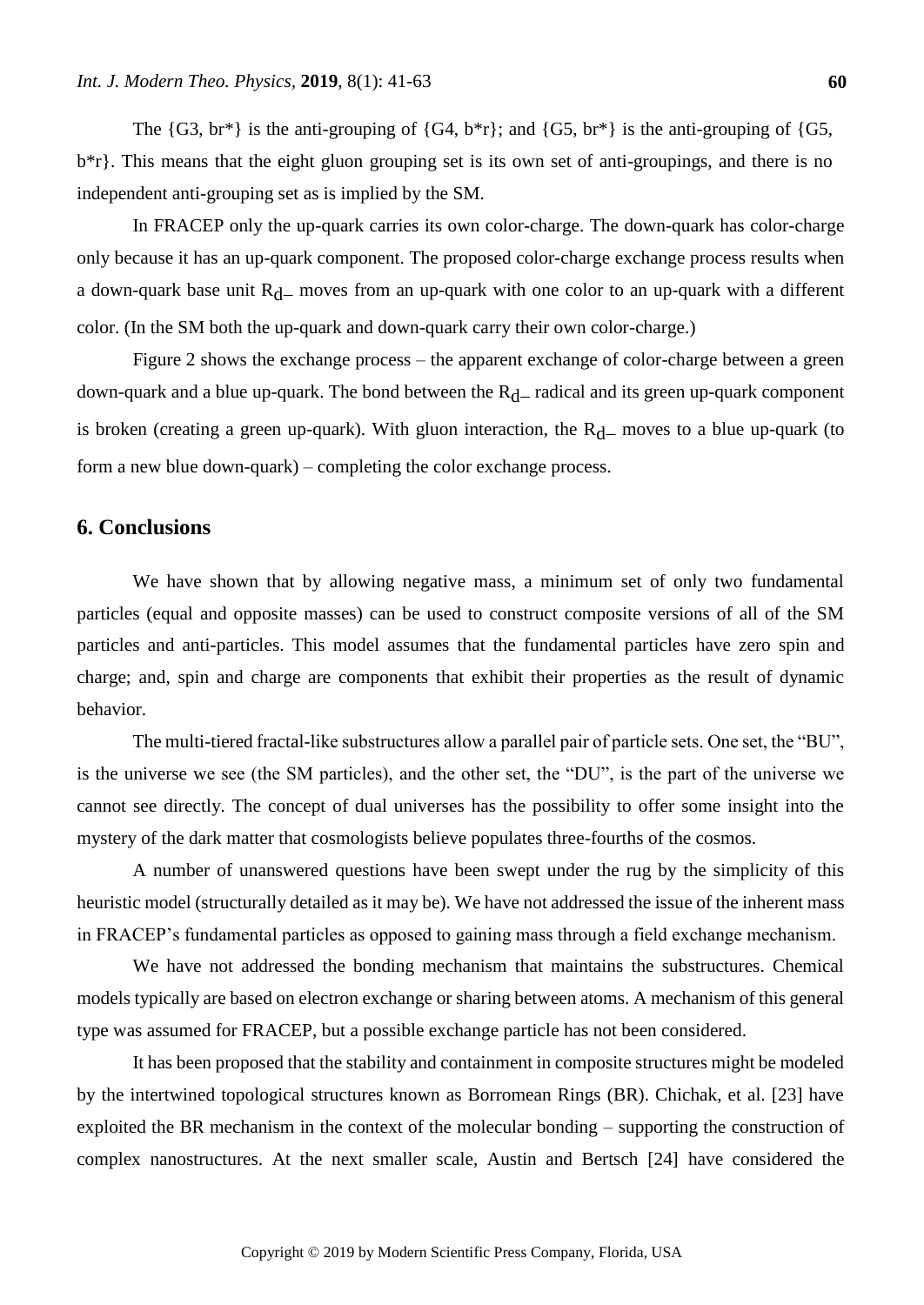importance of BR in nuclei stability in the context of the presence or removal of halo neutrons in lithium isotopes.



**Figure 2.** This shows a proposed color exchange process in a proton. The upper left proton contains a red up-quark, a blue up-quark and a green down-quark  $(R_{d-} + U_g)$ . Within the proton is also a gluon with a blue color charge and a green anti-color charge. Step 1 shows the gluon rotating to attach to the R<sub>d</sub> (the upper right view). Step 2 shows the bond between R<sub>d</sub> and U<sub>g</sub> broken leaving  $U_g$  as a free green up-quark.  $R_d$  and  $U_b$  continue rotating and attach to form a blue down-quark (lower view). The gluon continues to rotate away from the newly formed quark.

At smaller scales yet, Chang [13] considers the possible relevance of BR to composite fractalbased particles. Their relevance to FRACEP's substructures deserves consideration. One final option to explore is the possibility that gravitational effects alone (the oscillations in the FRACEP potential [15] at the smallest (fundamental) scales) explain the confinement of elements within the composite particles.

We assume dynamics account for the spin and charge effects, but a mechanism has not been established. Local geometry of rotating matter in the Einstein-Cartan theory has been suggested as possibly applicable to the spin mechanism [25 - 27].

Because of the composite nature of the fermions and bosons, the number of components (including charge carriers) grows as mass increases. This hints at the possibility of producing a total charge vs. total mass relationship and a mass spectrum predictive capability – a task yet to be completed.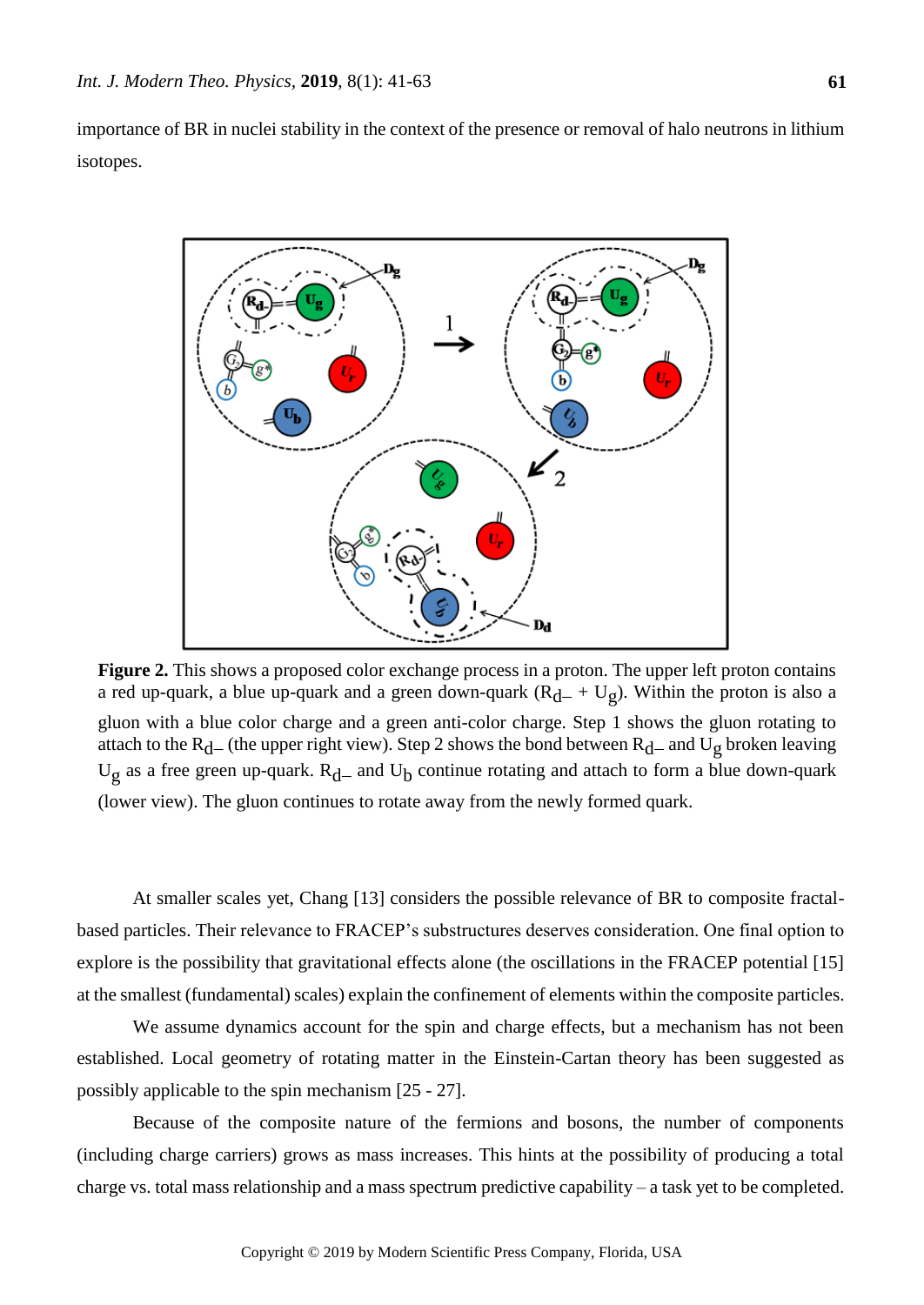Finally, the potential usefulness of solitons in modeling preons and quarks [3, 28] might be extended to the positive mass and negative mass components and fundamental particles in FRACEP as bright and dark soliton-like structures (similar to those used in nonlinear optics [29]). These issues all require further study.

# **References**

- [1] L.A. D'Souza and C.S. Kalman, *Preons: Models of Leptons, Quarks and Gauge Bosons as Composite Objects*, World Scientific Pub. Co., Pte. Ldt., Singapore (**1992**).
- [2] H. Harari, A Schematic Model of Quarks and Leptons. *Phys. Lett.*, 86B (**1979**): 83-86.
- [3] M.A. Shupe, A Composite Model of Leptons and Quarks. *Phys. Lett.*, 86B (**1979**): 87-92.
- [4] G. 't Hooft, Naturalness, Chiral Symmetry, and Spontaneous Chiral Symmetry Breaking, *Proc. 1979 Cargese Institute on Recent Developments in Gauge Theories*; Plenum Press, New York:(**1980**): 135-137.
- [5] H. Terazawa, Subquark Model of Leptons and Quarks. *Phys. Rev.*, 22D (**1980**): 184-199.
- [6] H. Terazawa, M. Yasue, K. Akama and M. Hatashi, Observable Effects of the Possible Sub-Structure of Leptons and Quarks. *Phys. Lett.*, 112B (**1982**): 387-392.
- [7] H. Terazawa and M. Yasue, Composite Higgs Boson in the Unified Subquark Model of All Fundamental Particles and Forces. *J. Mod. Phys.*, 5 (**2014**): 205-208.
- [8] A.E. Nelson, M. Park, D. G. E. Walker, Composite Higgs Models with a Hidden Sector. 21 Oct **2018**, arXiv:1809.09667v2.
- [9] A. Nelson, Composite Higgs, Quarks and Leptons, A Contemporary View, *Symposium on Fundamental Physics In Memory of Sidney Drell*. 12 Jan**2018**, arXiv:0312287,0504252.
- [10] G.F. Giudice, NATURALLY SPEAKING: The Naturalness Criterion and Physics at the LHC. 30 Mar **2008,** arXiv:0801.2562v2.
- [11] B.B. Mandelbrot, *The Fractal Geometry of Nature*, Freeman, San Francisco (**1982**).
- [12] A. Salam, Gauge Unification of Fundamental Forces. *Rev. Mod. Phys.*, 52 (**1980**): 525-538.
- [13] Yi-Fang Chang, Higgs Mechanism, Mass Formulas of Hadrons, Dark Matter and Fractal Model of Particles. *Int. J. Mod. Theoretical Phys.*, 3 (**2014**): 1-18.
- [14] J.A. Giannini, Fractal Rings and Composite Elementary Particle (FRACEP) Model: A Picture of Composite Standard Model Fundamental Particles. *Bull. Am. Phys. Soc.*, 61 (6) (**2016**) Session T1.031.
- [15] J.A. Giannini, Feasibility of Constructing a Unified Positive and Negative Mass Potential. *Int. J. Mod. Theoretical Phys.*, 8 (**2019**): 1-16.